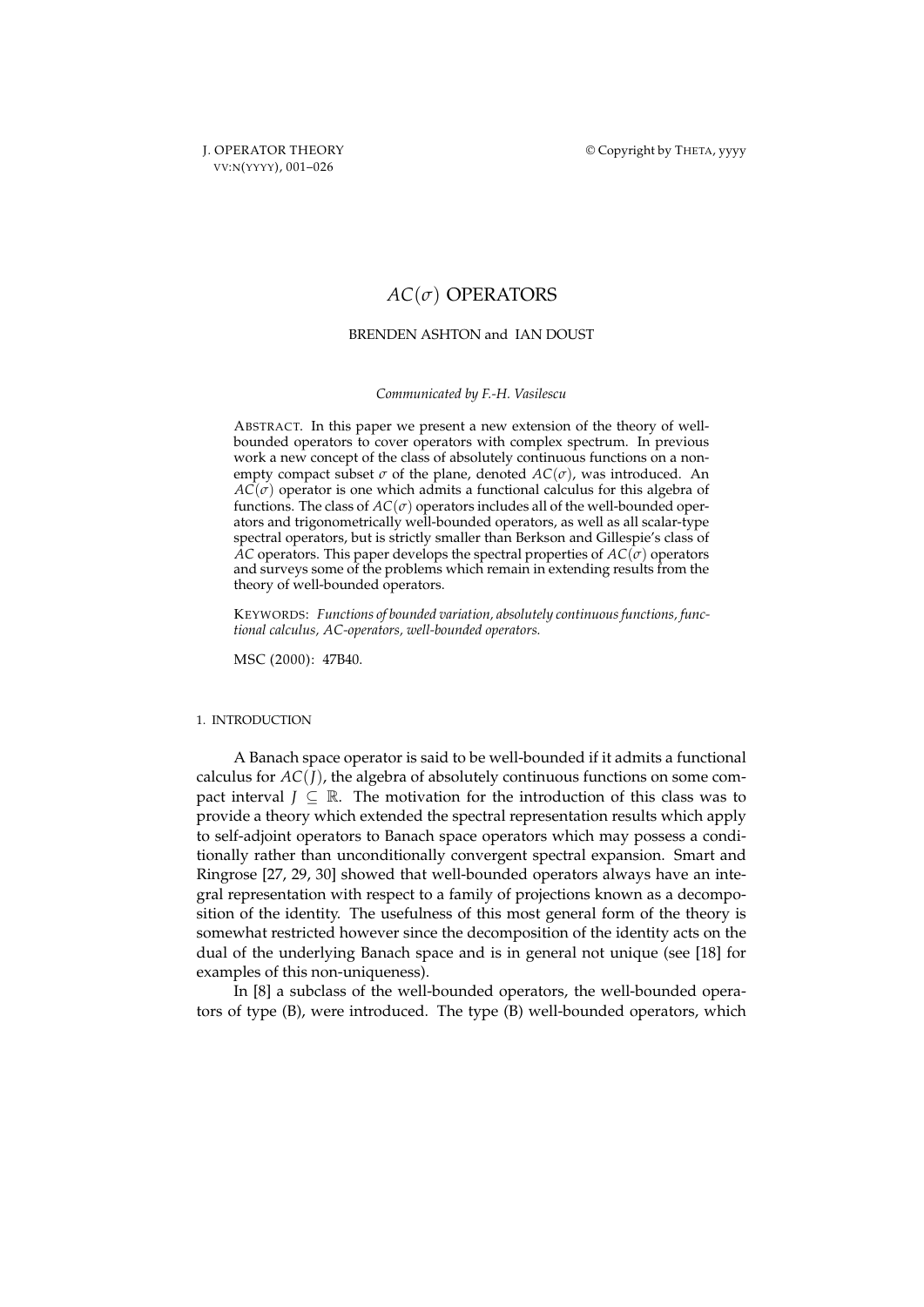include those well-bounded operators acting on reflexive spaces, possess a theory of integration with respect to a family of projections which act on the original space. This family of projections, known as the spectral family, is uniquely determined by the operator. The integration theory provides an extension of the *AC*(*J*) functional calculus to a  $BV(I)$  functional calculus where  $BV(I)$  is the algebra of functions of bounded variation on the interval *J*.

As is the case for a self-adjoint operator, the spectrum of a well-bounded operator must lie in the real line. The main obstacle to overcome if one wishes to extend the theory of well-bounded operators to cover operators whose spectrum may not lie in the real line, is that of obtaining a suitable concept of bounded variation for functions defined on a subset of the plane. Many such concepts exist in the literature. In [9], Berkson and Gillespie used a notion of variation ascribed to Hardy and Krause to define the *AC* operators. These are the operators which have an  $AC_{HK}(J \times K)$  functional calculus where  $AC_{HK}(J \times K)$  is the algebra of absolutely continuous functions in the sense of Hardy and Krause defined on a rectangle *J* × *K* ⊂  $\mathbb{R}^2 \cong \mathbb{C}$ . They showed [9, Theorem 5] that an operator *T* ∈ *B*(*X*) is an *AC* operator if and only if *T* = *R* + i*S* where *R* and *S* are commuting well-bounded operators. In [7] it is shown that this splitting is not necessarily unique. Furthermore even if *T* is an *AC* operator on a Hilbert space *H*, it does not necessarily follow that  $\alpha T$  is an AC operator for all  $\alpha \in \mathbb{C}$ . On the positive side, the *AC* operators include the trigonometrically well-bounded operators which have found important applications in harmonic analysis and differential equations (see [10] and [11]). An operator  $T \in B(X)$  is said to be trigonometrically well-bounded if there exists a type (B) well-bounded operator  $A \in B(X)$  such that  $T = \exp(iA)$ .

One of the problems in the theory well-bounded and *AC* operators is that the functional calculus of these operators is based on an algebra of functions whose domain is either an interval in the real axis or a rectangle in the plane. From an operator theory point of view, a much more natural domain is the spectrum, or at least a neighbourhood of the spectrum. Secondly, as we have already mentioned, the class of *AC* operators is not closed under multiplication by scalars. This is also undesirable, since if one has structural information about an operator *T*, this clearly gives similar information about *αT*. To overcome these problems, in [3] we defined  $AC(\sigma)$ , the Banach algebra of absolutely continuous functions whose domain is some compact set  $\sigma$  in the plane. In this paper we look at those operators which have an  $AC(\sigma)$  functional calculus, which we call  $AC(\sigma)$  operators.

Section 2 summarizes some of the main results from [3] concerning the function algebras  $BV(\sigma)$  and  $AC(\sigma)$ . The question as to how one may patch together absolutely continuous functions defined on different domains is addressed in Section 3. These results will be needed in order to show that  $AC(\sigma)$  operators are decomposable in the sense of [16].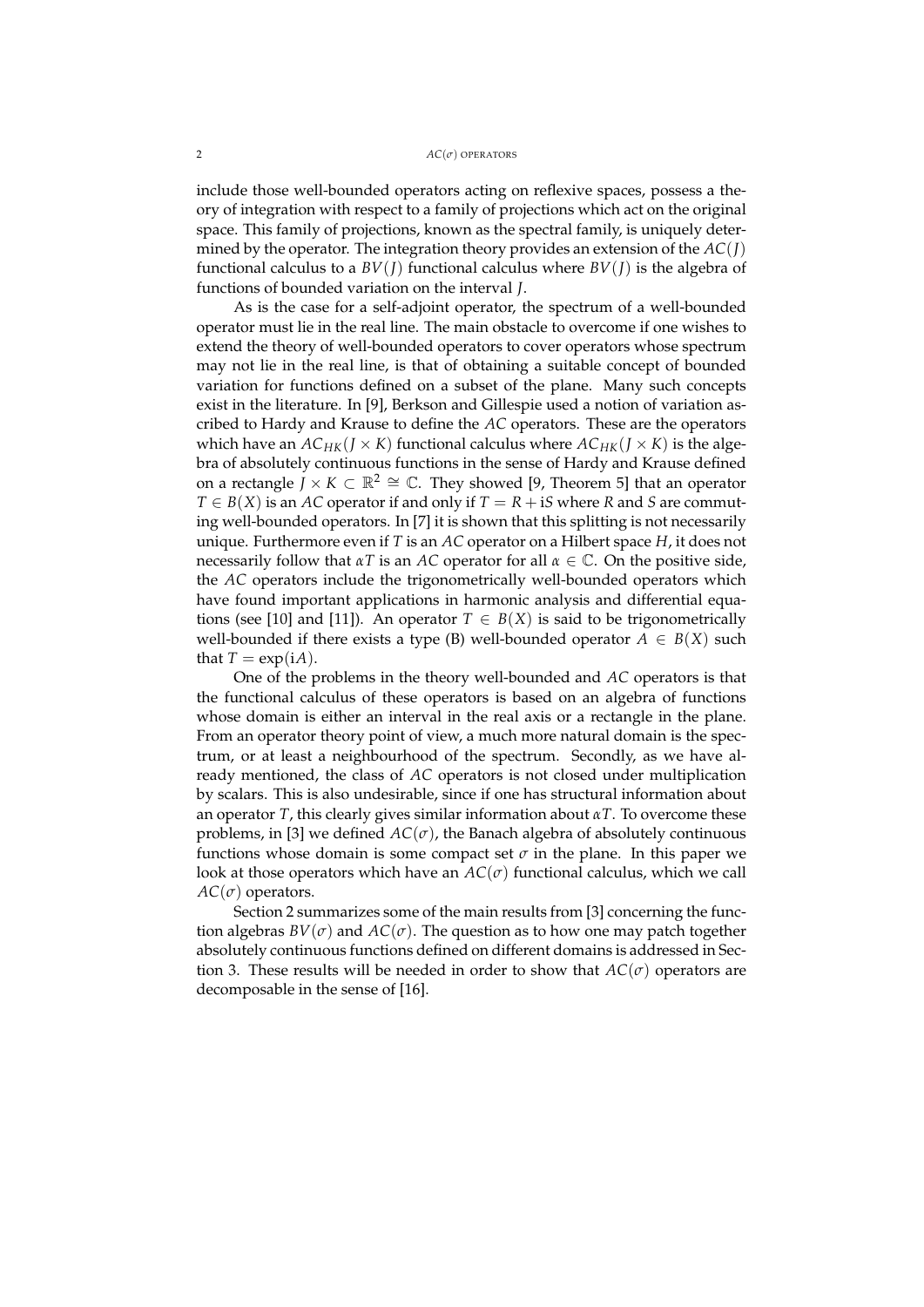In Section 4 we give some results which illustrate the extent of the class of  $AC(\sigma)$  operators. In particular, we note that this class contains all scalar-type spectral operators, all well-bounded operators and all trigonometrically wellbounded operators.

In Section 5 we develop some of the main spectral properties of  $AC(\sigma)$  operators. Here we show that the  $AC(\sigma)$  operators form a proper subclass of the *AC* operators and hence such operators have a splitting into real and imaginary well-bounded parts. The natural conjecture that every  $AC(\sigma)$  operator is in fact an  $AC(\sigma(T))$  operator remains open. Resolving this question depends on being able to answer some difficult questions about the relationships between  $AC(\sigma_1)$ and  $AC(\sigma_2)$  for different compact sets  $\sigma_1$  and  $\sigma_2$ . These issues are discussed in Section 6.

In Section 7 we examine the case where the  $AC(\sigma)$  functional calculus for *T* is weakly compact. In this case one can construct a family of spectral projections associated with *T* which is rich enough to recover *T* via an integration process. This 'half-plane spectral family' is a generalization of the spectral family associated with a well-bounded operator of type (B). A full integration theory for this class of operators is, however, yet to be developed. In particular, it is not known whether one can always extend a weakly compact  $AC(\sigma)$  functional calculus to a  $BV(\sigma)$  functional calculus. The final section discusses some of the progress that has been obtained in pursuing such a theory, and lists some of the major obstacles that remain.

Throughout this paper let  $\sigma \subset \mathbb{C}$  be compact and non-empty. For a Banach space *X* we shall denote the bounded linear operators on *X* by  $B(X)$  and the bounded linear projections on *X* by Proj $(X)$ . Given  $T \in B(X)$  with the single valued extension property (see [19]) and  $x \in X$  we denote the local spectrum of *x* (for *T*) by  $\sigma_T(x)$ . We shall write  $\lambda$  for the identity function  $\lambda : \sigma \to \mathbb{C}, z \mapsto z$ .

#### 2.  $BV(\sigma)$  AND  $AC(\sigma)$

We shall briefly look at  $BV(\sigma)$  and  $AC(\sigma)$ . In particular we look at how two dimensional variation is defined. More details may be found in [3].

To define two dimensional variation we first need to look at variation along curves. Let  $\Gamma = C([0,1], \mathbb{C})$  be the set of curves in the plane. Let  $\Gamma_L \subset \Gamma$  be the curves which are piecewise line segments. Let  $S = {\bar{z}_i}_{i=1}^n \subset \mathbb{C}$ . We write  $\Pi(S) \in \Gamma_L$  for the (uniform speed) curve consisting of line segments joining the vertices at *z*<sub>1</sub>, *z*<sub>2</sub>, . . . , *z*<sub>*n*</sub> (in the given order). For  $\gamma \in \Gamma$  we say that  ${s_i}_{i=1}^n \subset \sigma$  is a *partition of*  $\gamma$  *over*  $\sigma$  if there exists a partition  $\{t_i\}_{i=1}^n$  of  $[0,1]$  such that  $t_1 \leq t_2 \leq$  $\cdots \leq t_n$  and such that  $s_i = \gamma(t_i)$  for all *i*. We shall denote the partitions of  $\gamma$  over *σ* by *Λ*( $\gamma$ , *σ*). For  $\gamma$  ∈ *Γ* and *S* ∈ *Λ*( $\gamma$ , *σ*) we denote by  $\gamma_S$  the curve  $\Pi(S)$  ∈  $\Gamma_L$ .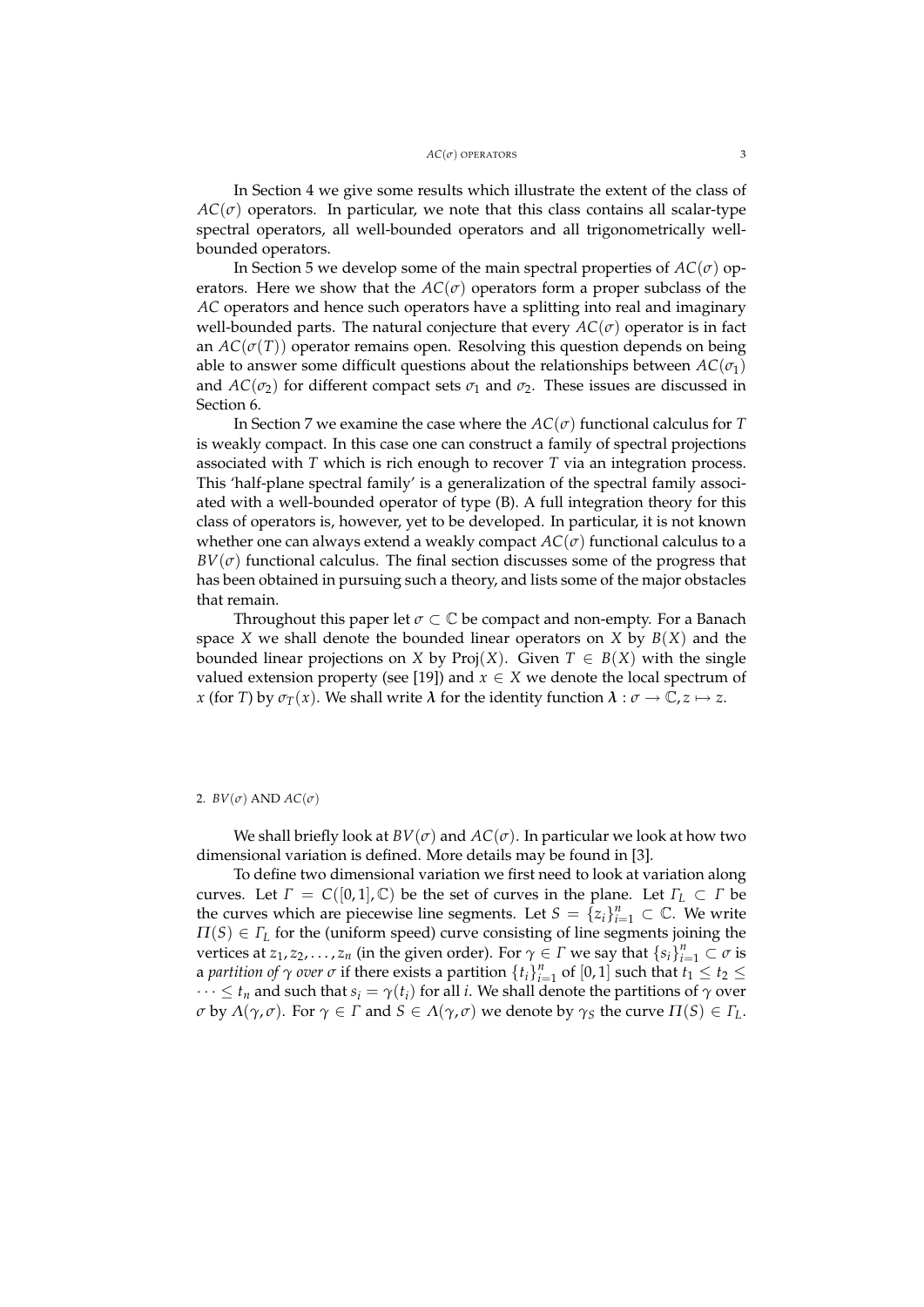The variation along  $\gamma \in \Gamma$  for a function  $f : \sigma \to \mathbb{C}$  is defined as

(1) 
$$
\operatorname{cvar}(f, \gamma) = \sup_{\{s_i\}_{i=1}^n \in \Lambda(\gamma, \sigma)} \sum_{i=1}^{n-1} |f(s_{i+1}) - f(s_i)|.
$$

To each curve *γ* ∈ *Γ* we define a weight factor *ρ*. For *γ* ∈ *Γ* and a line *l* we let vf(*γ*, *l*) denote the number of times that *γ* crosses *l* (for a precise definition of a crossing see Section 3.1 of [3]). Set vf(*γ*) to be the supremum of vf(*γ*, *l*) over all lines *l*. We set  $\rho(\gamma) = \frac{1}{\text{vf}(\gamma)}$ . Here we take the convention that if  $\text{vf}(\gamma) = \infty$  then  $\rho(\gamma) = 0$ . We can extend the definition of  $\rho$  to include functions in *C*[*a*, *b*] in the obvious way.

The two dimensional variation of a function  $f : \sigma \to \mathbb{C}$  is defined to be

(2) 
$$
\operatorname{var}(f, \sigma) = \sup_{\gamma \in \Gamma} \rho(\gamma) \operatorname{cvar}(f, \gamma).
$$

The following properties of two dimensional variation which were shown in [3].

PROPOSITION 2.1. Let  $\sigma \subseteq \mathbb{C}$  *be compact, and suppose that*  $f : \sigma \to \mathbb{C}$ *. Then* 

$$
\operatorname{var}(f, \sigma) = \sup_{\gamma \in \Gamma_L} \rho(\gamma) \operatorname{cvar}(f, \gamma)
$$
  
= 
$$
\sup \Big\{ \rho(\gamma_S) \sum_{i=1}^{n-1} |f(s_{i+1}) - f(s_i)| : S = \{s_i\}_{i=1}^n \subseteq \sigma \Big\}.
$$

PROPOSITION 2.2. Let  $\sigma_1 \subset \sigma \subset \mathbb{C}$  both be compact. Let  $f, g : \sigma \to \mathbb{C}$ ,  $k \in \mathbb{C}$ . *Then*

(i)  $\text{var}(f + g, \sigma) \leq \text{var}(f, \sigma) + \text{var}(g, \sigma)$ ; (ii)  $\text{var}(fg, \sigma) \le ||f||_{\infty} \text{var}(g, \sigma) + ||g||_{\infty} \text{var}(f, \sigma)$ ;  $(iii) \text{var}(kf, \sigma) = |k| \text{var}(f, \sigma);$  $(iv) \text{var}(f, \sigma_1) \leq \text{var}(f, \sigma)$ .

For  $f : \sigma \to \mathbb{C}$  set

(3) 
$$
||f||_{BV(\sigma)} = ||f||_{\infty} + \text{var}(f, \sigma).
$$

The functions of bounded variation with domain *σ* are defined to be

$$
BV(\sigma) = \left\{ f : \sigma \mapsto \mathbb{C} : ||f||_{BV(\sigma)} < \infty \right\}.
$$

To aid the reader we list here some of the main results from [3] and [4]. The affine invariance of these algebras (Theorem 2.5 and Proposition 2.8) is one of the main features of this theory and will be used regularly without comment.

PROPOSITION 2.3. If  $\sigma = [a, b]$  is an interval then the above definition of varia*tion agrees with the usual definition of variation. Hence the above definition of BV*( $\sigma$ ) *agrees with the usual definition of*  $BV[a, b]$  *when*  $\sigma = [a, b]$ *.* 

THEOREM 2.4. Let  $\sigma \subset \mathbb{C}$  be compact. Then  $BV(\sigma)$  is a Banach algebra using the *norm given in Equation* (3)*.*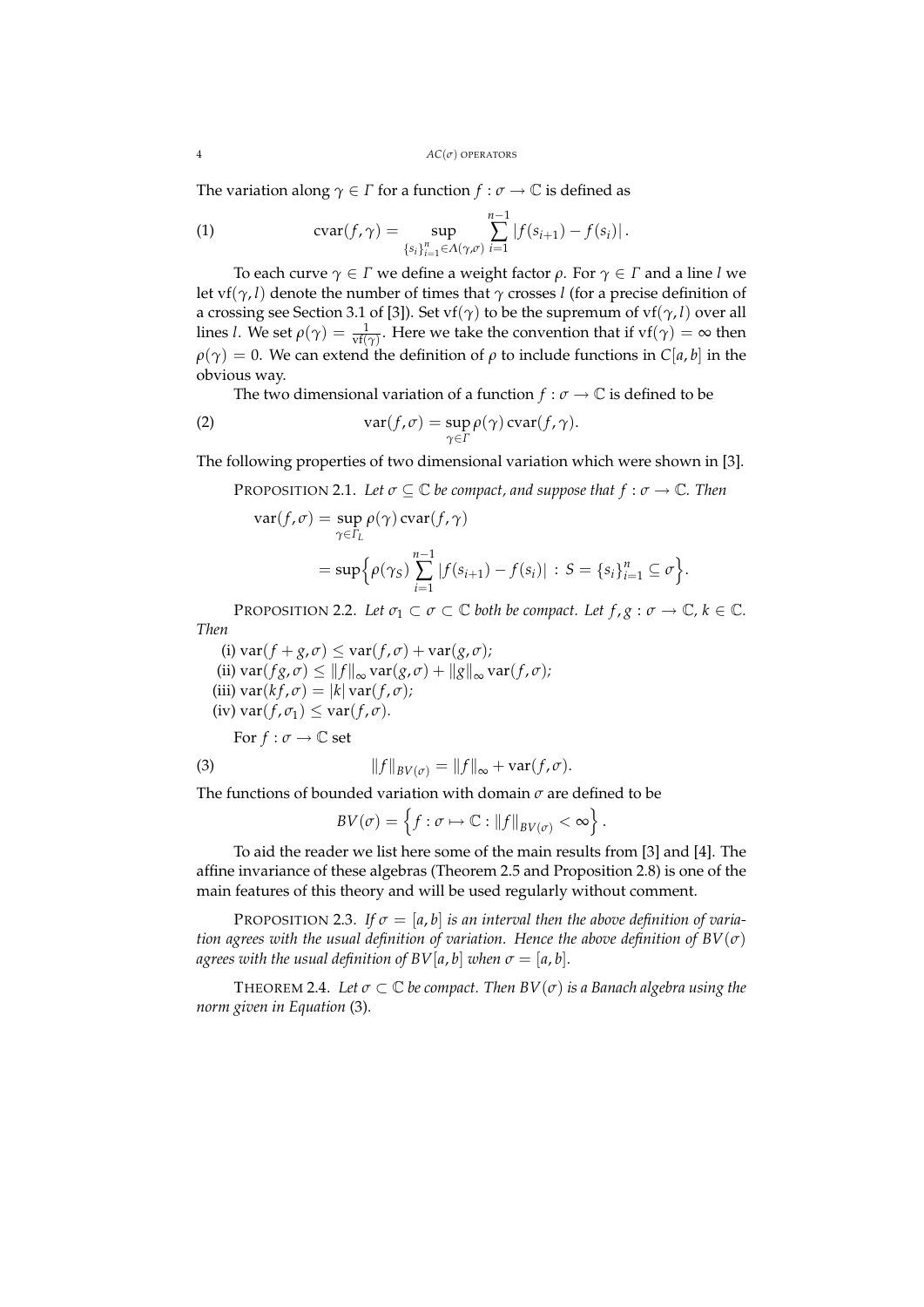THEOREM 2.5. Let  $\alpha, \beta \in \mathbb{C}$  *with*  $\alpha \neq 0$ . Then  $BV(\sigma) \cong BV(\alpha \sigma + \beta)$ .

LEMMA 2.6. Let  $f : \sigma \to \mathbb{C}$  be a Lipschitz function with Lipschitz constant  $L(f) = \sup_{z,w \in \sigma}$ *f*(*z*)−*f*(*w*)  $\left|\frac{f(w)}{z-w}\right|$ *. Then* var $(f, \sigma)$  ≤ *L*(*f*) var( $\lambda$ ,  $\sigma$ )*. Hence*  $f \in BV(\sigma)$ *.* 

We define  $AC(\sigma)$  as being the subalgebra  $BV(\sigma)$  generated by the functions 1,  $\lambda$  and  $\overline{\lambda}$ . (Note that  $\lambda$  and  $\overline{\lambda}$  are always in  $BV(\sigma)$ .) We call functions in  $AC(\sigma)$ the *absolutely continuous functions with respect to σ*. By Proposition 2.3 this coincides with the usual notion of absolute continuity if  $\sigma = [a, b] \subset \mathbb{R}$  is an interval. In [3] the following properties of  $AC(\sigma)$  are shown.

PROPOSITION 2.7. Let  $\sigma = [a, b]$  be a compact interval. Let  $g \in BV(\sigma) \cap C(\sigma)$ . *Suppose that*  $\rho(g) > 0$ *. Then*  $||f \circ g||_{BV(\sigma)} \le \frac{1}{\rho(g)} ||f||_{BV(g(\sigma))}$  *for all*  $f \in BV(g(\sigma))$ *.* 

PROPOSITION 2.8. *Let*  $\alpha, \beta \in \mathbb{C}$  *with*  $\alpha \neq 0$ *. Then*  $AC(\sigma) \cong AC(\alpha \sigma + \beta)$ *.* 

PROPOSITION 2.9. *If*  $f \in AC(\sigma)$  *and*  $f(z) \neq 0$  *on*  $\sigma$  *then*  $\frac{1}{f} \in AC(\sigma)$ *. Indeed, if*  $M = \inf_{z \in \sigma} |f(z)|$ , then  $||1/f||_{AC(\sigma)} \leq \frac{1}{M}$  $\frac{1}{M}$  +  $\frac{\text{var}(f, \sigma)}{M^2}$  $\frac{(y/c)}{M^2}$ .

We shall also need some properties of  $AC(\sigma)$  and  $BV(\sigma)$  which were not included in [3].

PROPOSITION 2.10. *BV*( $\sigma$ ) *is a lattice. If*  $f, g \in BV(\sigma)$ *, then* 

 $||f \vee g||_{BV(\sigma)} \leq ||f||_{BV(\sigma)} + ||g||_{BV(\sigma)}$  and  $||f \wedge g||_{BV(\sigma)} \leq ||f||_{BV(\sigma)} + ||g||_{BV(\sigma)}$ .

*Proof.* Suppose that  $\gamma \in \Gamma$  and that  $\{s_i\}_{i=1}^n \in \Lambda(\gamma, \sigma)$ . Note that for any a, *a'*, *b*, *b'*,

(4) 
$$
|(a \vee a') - (b \vee b')| \le |(a \vee b) - (a' \vee b)| + |(a' \vee b) - (a' \vee b')|
$$

$$
\le |a - a'| + |b - b'|
$$

and so

$$
\sum_{i=1}^{n-1} |(f \vee g)(s_{i+1}) - (f \vee g)(s_i)| \leq \sum_{i=1}^{n-1} |f(s_{i+1}) - f(s_i)| + |g(s_{i+1}) - g(s_i)|.
$$

Thus  $\text{cvar}(f \vee g, \gamma) \leq \text{cvar}(f, \gamma) + \text{cvar}(g, \gamma)$  and so

$$
||f \vee g||_{BV(\sigma)} = ||f \vee g||_{\infty} + \sup_{\gamma} \text{cvar}(f \vee g, \gamma)
$$
  
\n
$$
\leq ||f||_{\infty} + ||g||_{\infty} + \sup_{\gamma} \{\text{cvar}(f, \gamma) + \text{cvar}(g, \gamma)\}
$$
  
\n
$$
\leq ||f||_{\infty} + \sup_{\gamma} \text{cvar}(f, \gamma) + ||g||_{\infty} + \sup_{\gamma} \text{cvar}(g, \gamma)
$$
  
\n
$$
= ||f||_{BV(\sigma)} + ||g||_{BV(\sigma)}.
$$

The proof for *f*  $\land$  *g* is almost identical. ■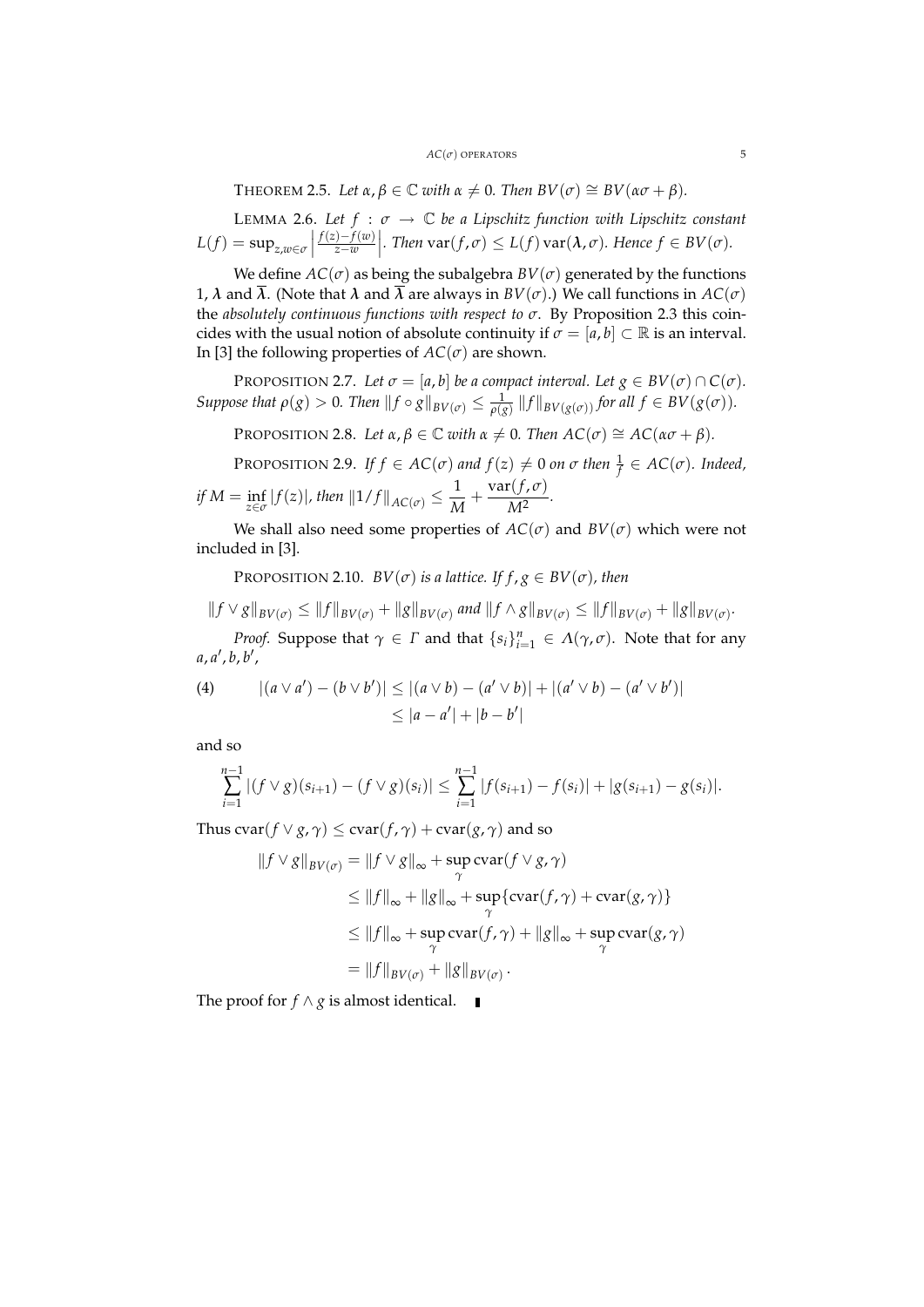#### 6 *AC*(*σ*) OPERATORS

Note that  $BV(\sigma)$  is not a *Banach* lattice, even in the case  $\sigma = [0,1]$ .

The set  $CTPP(\sigma)$  of functions on  $\sigma$  which are continuous and piecewise triangularly planar relative to  $\sigma$  was introduced in [3]. It is easy to see that  $CTPP(\sigma)$ is a sublattice of  $BV(\sigma)$ .

COROLLARY 2.11.  $AC(\sigma)$  *is a sublattice of BV*( $\sigma$ )*.* 

*Proof.* It suffices to show that if *f* , *g* ∈ *AC*( $\sigma$ ), then *f*  $\lor$  *g* ∈ *AC*( $\sigma$ ). Suppose then that  $f, g \in AC(\sigma)$ . Then there exist sequences  $\{f_n\}, \{g_n\} \subseteq CTPP(\sigma)$  such that  $f_n \to f$  and  $g_n \to g$  in  $BV(\sigma)$ . As  $CTPP(\sigma)$  is a lattice,  $f_n \lor g_n \in CTPP(\sigma)$ for each *n* and, using (4), one can see that  $(f_n \vee g_n) \to (f \vee g)$ . This implies that *f* ∨ *g* lies in the closure of *CTPP*( $\sigma$ ), namely *AC*( $\sigma$ ). ■

If one wishes to apply the results of local spectral theory, it is important that  $AC(\sigma)$  forms an admissible algebra of functions in the sense of Colojoara and Foiaş [16]. The first step is to show that  $AC(\sigma)$  admits partitions of unity.

LEMMA 2.12. Let  $\sigma \subset \mathbb{C}$  be compact. Then  $AC(\sigma)$  is a normal algebra. That is,  $g$ iven any finite open cover  $\{U_i\}_{i=1}^n$  of  $\sigma$ , there exist functions  $\{f_i\}_{i=1}^n\subseteq$   $AC(\sigma)$  such *that*

(i)  $f_i(\sigma) \subset [0,1]$ , for all  $1 \leq i \leq n$ ; (ii) supp*f<sup>i</sup>* ⊆ *U<sup>i</sup> for all* 1 ≤ *i* ≤ *n;*  $(iii)$   $\sum_{i=1}^{n} f_i = 1$  *on*  $\sigma$ *.* 

*Proof.* This follows from the fact that  $C^{\infty}(\sigma) \subseteq AC(\sigma)$  (see Proposition 4.7) of [3]). More precisely, let  ${U_i}_{i=1}^n$  be a finite open cover of  $\sigma$  and let  $U = \bigcup_{i=1}^n U_i$ . Choose an open set *V* with  $\sigma \subseteq V \subseteq \overline{V} \subseteq U$ . Then there exist non-negative  $f_1, \ldots, f_n \in C^\infty(V)$  such that  $\sum_{i=1}^n f_i = 1$  on  $V$  (and hence on  $\sigma$ ), and  $\mathrm{supp} f_i \subseteq U_i$ for all  $1 \le i \le n$  (see [22, page 44]).

For  $f \in AC(\sigma)$  and  $\xi \notin \text{supp} f$ , define

$$
f_{\xi}(z) = \begin{cases} \frac{f(z)}{z - \xi}, & z \in \sigma \setminus \{\xi\}, \\ 0, & z \in \sigma \cap \{\xi\}. \end{cases}
$$

Recall that an algebra A of functions (defined on some subset of  $\mathbb C$ ) is admissible if it contains the polynomials, is normal, and  $f_{\xi} \in A$  for all  $f \in A$  and all  $\xi \notin \text{supp} f$ .

PROPOSITION 2.13. Let  $\sigma \subset \mathbb{C}$  be compact. Then  $AC(\sigma)$  is an admissible inverse*closed algebra.*

*Proof.* All that remains is to show that the last property hold in  $AC(\sigma)$ . Suppose then that  $f \in AC(\sigma)$  and  $\xi \notin \text{supp}f$ . Given that suppf is compact, there exists  $h \in C^{\infty}(\mathbb{C})$  such that  $h(z) = (z - \xi)^{-1}$  on suppf and  $h(z) \equiv 0$  on some neighbourhood of *ξ*. Again using Proposition 4.7 in [3] we have that *h*|*σ* ∈ *AC*(*σ*) and hence that *f*<sup> $\xi$ </sup> = *fh* ∈ *AC*( $\sigma$ ). ■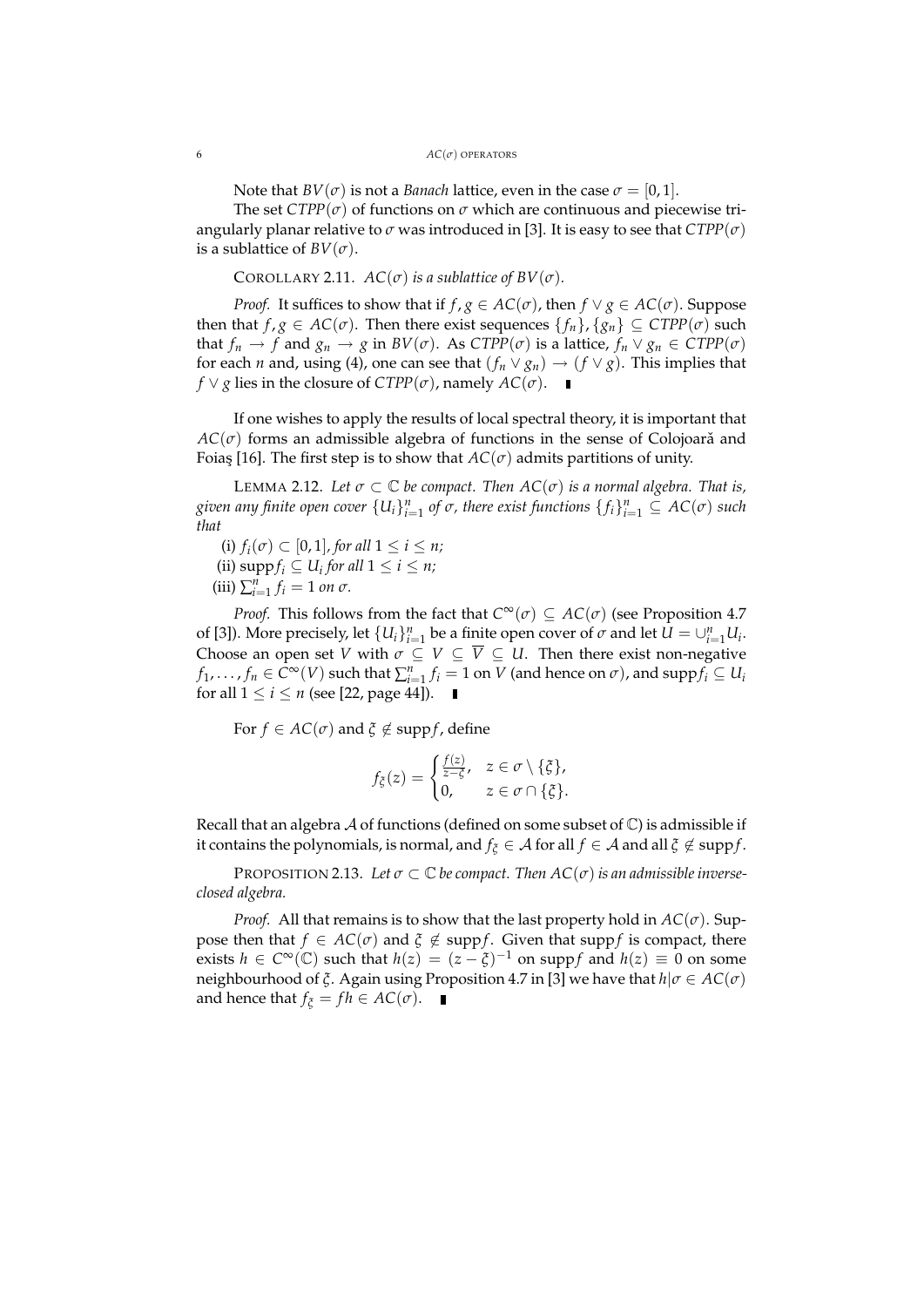#### 3. PATCHING THEOREMS

The relationship between  $var(f, \sigma_1)$ ,  $var(f, \sigma_2)$  and  $var(f, \sigma_1 \cup \sigma_2)$  is in general rather complicated. The following theorem will allow us to patch together functions defined on different sets.

THEOREM 3.1. *Suppose that*  $\sigma_1$ ,  $\sigma_2 \subseteq \mathbb{C}$  *are nonempty compact sets which are disjoint except at their boundaries. Suppose that*  $\sigma = \sigma_1 \cup \sigma_2$  *is convex.* If  $f : \sigma \to \mathbb{C}$ *, then*

$$
\max\{\text{var}(f,\sigma_1),\text{var}(f,\sigma_2)\}\leq \text{var}(f,\sigma)\leq \text{var}(f,\sigma_1)+\text{var}(f,\sigma_2)
$$

*and hence*

$$
\max\{\|f\|_{BV(\sigma_1)},\|f\|_{BV(\sigma_2)}\}\leq\|f\|_{BV(\sigma)}\leq\|f\|_{BV(\sigma_1)}+\|f\|_{BV(\sigma_2)}.
$$

*Thus, if*  $f | \sigma_1 \in BV(\sigma_1)$  *and*  $f | \sigma_2 \in BV(\sigma_2)$ *, then*  $f \in BV(\sigma)$ *.* 

*Proof.* The left-hand inequalities are obvious.

Note that given any points  $z \in \sigma_1 \setminus \sigma_2$  and  $w \in \sigma_2 \setminus \sigma_1$  there exists a point *u* on the line joining *z* and *w* with *u* in  $\sigma_1 \cap \sigma_2$ . To see this, let  $\alpha(t) = (1 - t)z + tw$ and let  $t_0 = \inf\{t \in [0,1] : \alpha(t) \in \sigma_2\}$ . By the convexity of  $\sigma$ ,  $\alpha(t) \in \sigma_1$  for all  $0 \le t < t_0$ . The closedness of the subsets then implies that  $u = \alpha(t_0) \in \sigma_1 \cap \sigma_2$ .

Suppose then that  $S = \{z_0, z_1, \ldots, z_n\} \subseteq \sigma$ . For any *j* for which  $z_i$  and  $z_{i+1}$ lie in different subsets, then using the above remark, expand *S* to add an extra vertex on the line joining  $z_j$  and  $z_{j+1}$  which lies in both  $\sigma_1$  and  $\sigma_2$ . (Note that the addition of these extra vertices does not change the value of  $\rho(\gamma_S)$  and can only increase the variation of *f* between the vertices.) Write the vertices of  $\gamma$  which lie in  $\sigma_1$  as  $S_1 = \{z_0^1, z_1^1, \ldots, z_{k_1}^1\}$  and those which lie in  $\sigma_2$  as  $S_2 = \{z_0^2, z_1^2, \ldots, z_{k_2}^2\}$ , preserving the original ordering. Note that for every *j*,  $\{z_j, z_{j+1}\}$  is a subset of at least one of the sets  $S_1$  and  $S_2$ . Thus

$$
\sum_{j=1}^{n} |f(z_j) - f(z_{j-1})| \le \sum_{i=1}^{2} \sum_{j=1}^{k_i} |f(z_j^i) - f(z_{j-1}^i)|
$$

where an empty sum is interpreted as having value 0. Recall that if  $S' \subseteq S$  then  $\rho(\gamma_{S'}) \geq \rho(\gamma_S)$ . Thus

$$
\rho(\gamma_S) \sum_{j=1}^n |f(z_j) - f(z_{j-1})| \le \sum_{i=1}^2 \rho(\gamma_{S_i}) \sum_{j=1}^{k_i} |f(z_j^i) - f(z_{j-1}^i)|
$$
  

$$
\le \sum_{i=1}^2 \rho(\gamma_{S_i}) \operatorname{cvar}(f, \sigma_i)
$$
  

$$
\le \sum_{i=1}^2 \operatorname{var}(f, \sigma_i).
$$

The results follows on taking a supremum over finite  $S \subseteq \sigma$ .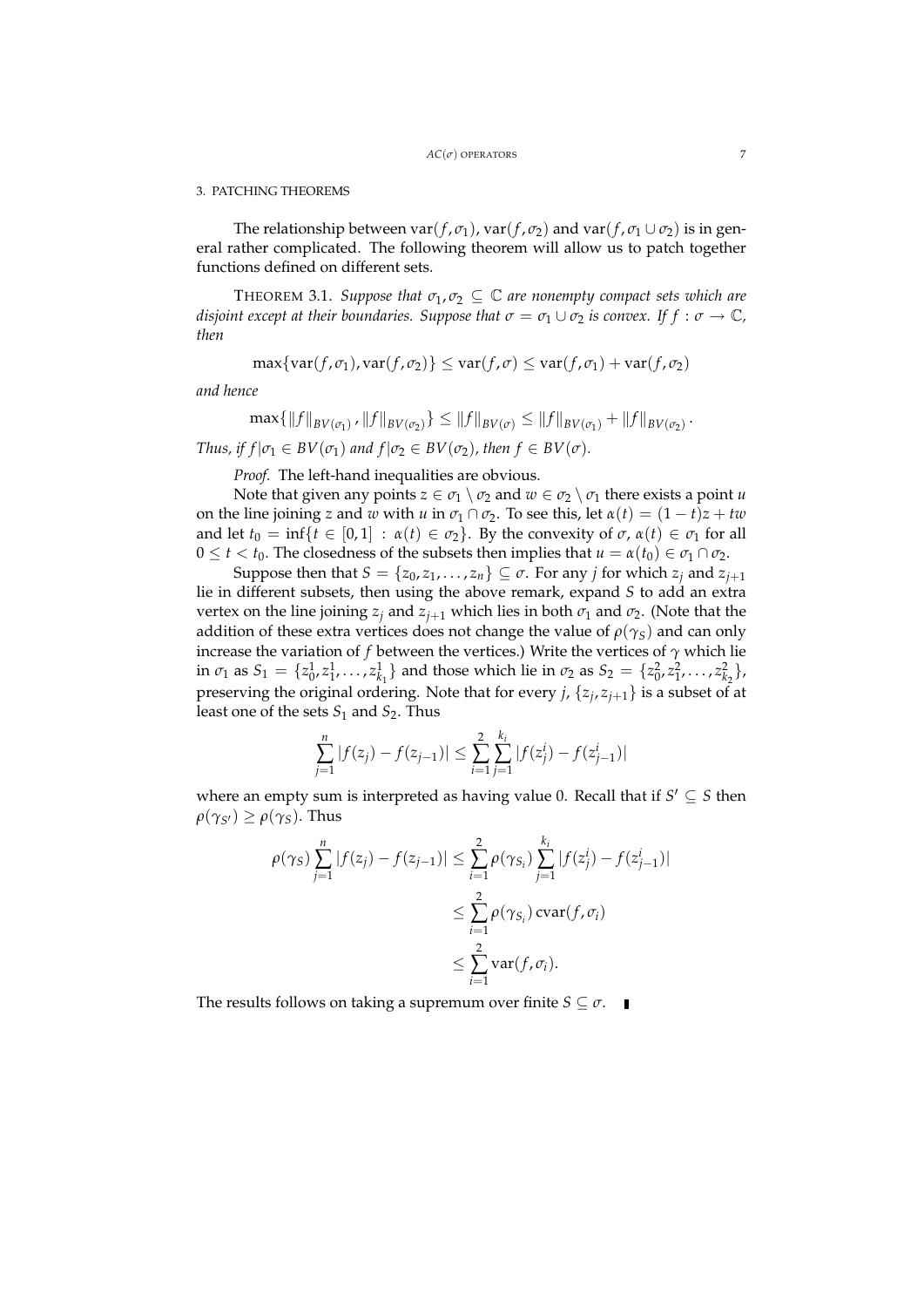Note that the convexity of  $\sigma$  is vital in Theorem 3.1. Without this condition it is easy to construct examples where  $\text{var}(f, \sigma_1) + \text{var}(f, \sigma_2) = 0$  for a non constant function *f* .

Later, we will need to show that we can patch two absolutely continuous functions together. For notational simplicity, the following lemma is stated in terms of specific sets  $\sigma_1$  and  $\sigma_2$ , but the affine invariance result (Proposition 2.8) implies that this immediately also applies to any two rectangles that meet along an edge.

**LEMMA 3.2.** *Suppose that*  $\sigma_1 = [0, 1] \times [0, 1]$ *, that*  $\sigma_2 = [1, 2] \times [0, 1]$  *and that*  $\sigma = \sigma_1 \cup \sigma_2$ *. Suppose that*  $f : \sigma \to \mathbb{C}$  *and that*  $f_i = f | \sigma_i$  ( $i = 1, 2$ ). If  $f_1 \in AC(\sigma_1)$  and  $f_2 \in AC(\sigma_2)$ , then  $f \in AC(\sigma)$  and

$$
||f||_{BV(\sigma)} \leq ||f_1||_{BV(\sigma_1)} + ||f_2||_{BV(\sigma_2)}.
$$

*Proof.* By replacing *f* with the function  $(x, y) \rightarrow f(x, y) - f(1, y)$  we may assume that  $f | (\sigma_1 \cap \sigma_2) = 0$ . (Note that  $(x, y) \rightarrow f(1, y)$  is always in  $AC(\sigma)$ .)

Suppose first that  $f_2 = 0$ . Fix  $\epsilon > 0$ . As  $f_1 \in AC(\sigma_1)$  there exists  $p \in$ *CTPP*( $\sigma_1$ ) with  $||f_1 - p||_{BV(\sigma_1)} < \epsilon/4$ . By the definition of *CTPP*( $\sigma_1$ ) there is a triangulation  $\{A_i\}_{i=1}^n$  of  $\sigma_1$  such that  $p|A_i$  is planar (see [3, Section 4]). Note that  $b(y) = p(1, y)$  is a piecewise linear function on [0, 1] with  $||b||_{BV[0,1]}$  = *f*<sub>1</sub> − *p*<sup>*h*</sup><sub>*BV*( $\sigma$ <sup>1</sup>∩ $\sigma$ <sub>2</sub>) <  $\epsilon$ /4. Extend *p* to  $\sigma$ <sub>2</sub> by setting *p*(*x*, *y*) = *b*(*y*). Note that</sub>  $p \in CTPP(\sigma)$  and by Proposition 4.4 in [3],  $||p|\sigma_2||_{BV(\sigma_2)} < \epsilon/4$ . Thus, using Theorem 3.1,

$$
||f - p||_{BV(\sigma)} \le ||f - p||_{BV(\sigma_1)} + ||f - p||_{BV(\sigma_2)} < \frac{\epsilon}{2}.
$$

For arbitrary  $f_2$ , The same argument will produce a function  $q \in CTPP(\sigma)$ which approximates to within  $\epsilon/2$  the function which is  $f_2$  on  $\sigma_2$  and zero on *σ*<sub>1</sub>. Thus the piecewise planar function  $p + q$  approximates *f* to within  $\epsilon$  on  $\sigma$ . It follows that  $f \in AC(\sigma)$ . The norm estimate is given by Theorem 3.1.

The conditions on  $\sigma_1$  and  $\sigma_2$  in Lemma 3.2 could be relaxed considerably. Since we will not need this greater generality in this paper, we have not attempted to determine the most general conditions on these sets for which the above proof works. It is worth noting that one does need *some* conditions on  $\sigma_1$  and  $\sigma_2$  or else the pasted function need not even be of bounded variation.

A major issue in much of this paper will be whether one can always extend an  $AC(\sigma)$  function to a larger domain.

QUESTION 3.3. Suppose that  $\sigma_1 \subseteq \sigma_2$  are nonempty compact sets. Does there exist  $C = C(\sigma_1, \sigma_2)$  such that for every  $f \in AC(\sigma_1)$  there exists  $\tilde{f} \in AC(\sigma_2)$  $\sup_{\sigma} \int_{0}^{\pi} |\sigma_{1} = f \text{ and } \left\| \tilde{f} \right\|_{BV(\sigma_{2})} \leq C \left\| f \right\|_{BV(\sigma_{1})}$ 

The following special case will be needed in Section 5 to show that  $AC(\sigma)$ operators are decomposable.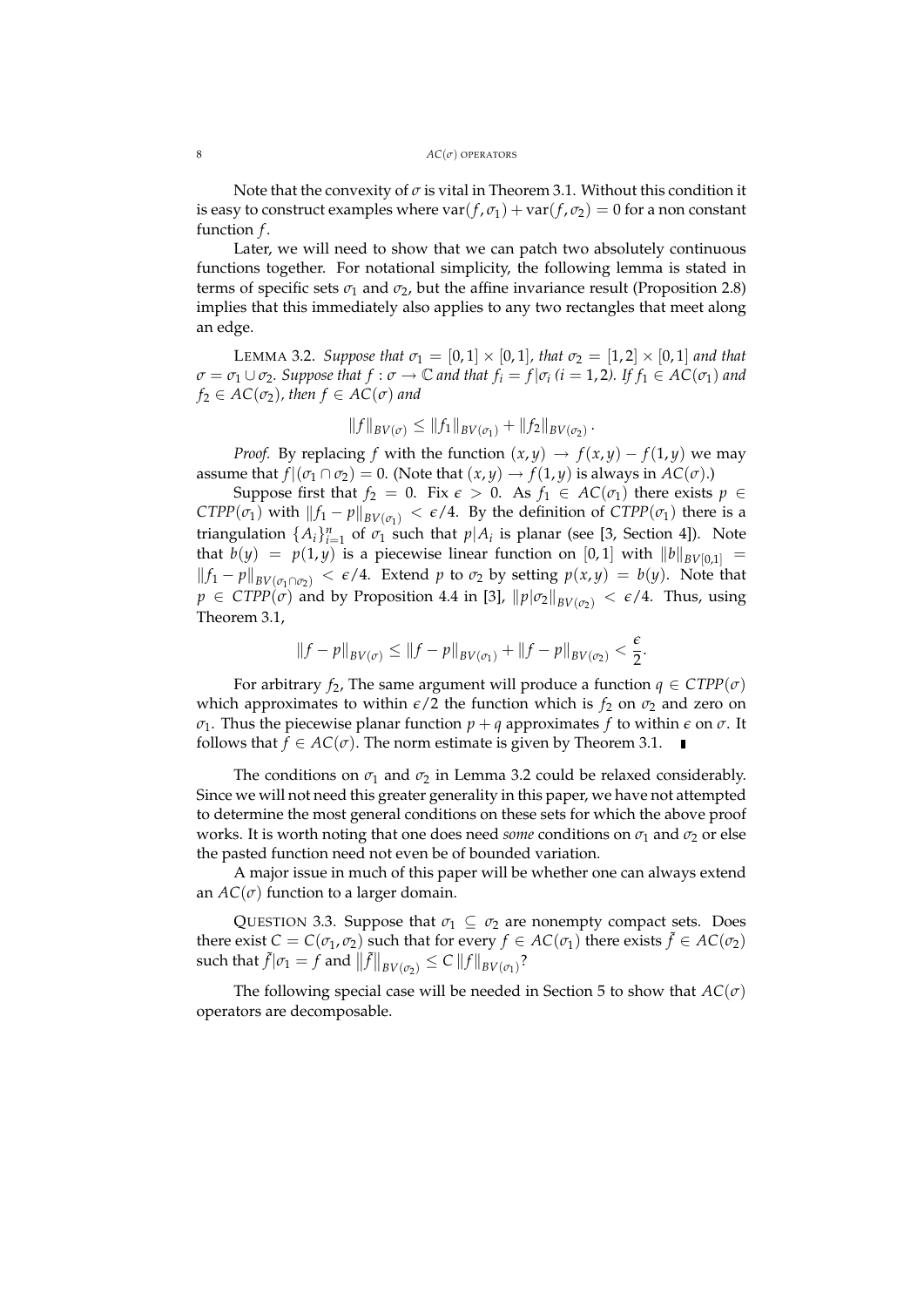THEOREM 3.4. Let  $\sigma$  *denote the closed square* [0, 1]  $\times$  [0, 1], and let  $\partial \sigma$  *denote the boundary of*  $\sigma$ *. Suppose that*  $b \in AC(\partial \sigma)$ *. Then there exists*  $f \in AC(\sigma)$  *such that*  $f|\partial \sigma = b$  and  $||f||_{BV(\sigma)} \leq 28 ||b||_{BV(\partial \sigma)}$ .

*Proof.* Recall that by Proposition 4.4 in [3], if  $h \in AC[0, 1]$  is any absolutely continuous function of one variable, then its extension to the square,  $\hat{h}(x, y) =$  $h(x)$ , is in  $AC(\sigma)$  with  $||h|| = ||h||_{BV[0,1]}$ .

Define  $f_s: \sigma \to \mathbb{C}$  by  $f_s(x, y) = (1 - y) b(x, 0)$ . Since  $f_s$  is the product of AC functions of one variable, it is absolutely continuous on *σ* and

$$
||f_{s}||_{BV(\sigma)} \leq 2 ||b(\cdot,0)||_{BV[0,1]} \leq 2 ||b||_{BV(\partial\sigma)}.
$$

Similarly, we define

$$
f_e(x, y) = (1 - x) b(0, y),
$$
  
\n
$$
f_n(x, y) = y b(x, 1),
$$
  
\n
$$
f_w(x, y) = x b(1, y).
$$

Let  $g = f_s + f_e + f_n + f_w$ . Then  $g \in AC(\sigma)$  and  $||g||_{BV(\sigma)} \leq 8 ||b||_{BV(\partial \sigma)}$ .

Let  $\Delta$ <sub>l</sub> = {(*x*, *y*) :  $0 \le y \le x \le 1$ } and  $\Delta$ <sub>*u*</sub> = {(*x*, *y*) :  $0 \le x \le y \le 1$ } denote the lower and upper closed triangles inside  $\sigma$ . Now let  $p_\ell$  be the affine function determined by the condition that it agrees with  $b - g$  at the points  $(0, 0)$ ,  $(1, 0)$ and (1, 1). Similarly, let  $p<sub>u</sub>$  be the affine function which agrees with  $b - g$  at the points  $(0, 0)$ ,  $(0, 1)$  and  $(1, 1)$ . Note that  $p_{\ell}(x, x) = p_{\mu}(x, x)$  for all *x*. Let

$$
p(x,y) = \begin{cases} p_{\ell}(x,y), & (x,y) \in \Delta_{\ell}, \\ p_{u}(x,y), & (x,y) \in \Delta_{u}. \end{cases}
$$

Then  $p \in CTPP(\sigma) \subseteq AC(\sigma)$ . Now (using the facts about  $AC(\sigma)$  functions which only vary in one direction)

$$
var(p, \Delta_{\ell}) \leq max\{|p(0,0) - p(1,0)|, |p(0,0) - p(1,1)|, |p(1,0) - p(1,1)|\}.
$$

Note that

$$
|p(0,0) - p(1,0)| \le |b(0,0) - b(1,0)| + |g(0,0) - g(1,0)|
$$
  
\n
$$
\le \text{var}(b,\partial\sigma) + \text{var}(g,\sigma)
$$
  
\n
$$
\le 9 ||b||_{BV(\partial\sigma)}.
$$

This bound also holds for the other terms and hence  $\|p\|_{BV(\Delta_\ell)} \leq 10 \, \|b\|_{BV(\partial\sigma)}$ . Applying the same argument in the upper triangle, and then using Theorem 3.1 gives that  $\|p\|_{BV(\sigma)} \leq 20 \, \|b\|_{BV(\partial\sigma)}.$ 

Let  $f = g + p$ . Clearly  $f \in AC(\sigma)$  and  $||f||_{BV(\sigma)} \leq 28 ||b||_{BV(\partial \sigma)}$ . Note that  $f_e(x,0)$ ,  $f_n(x,0)$ ,  $f_w(x,0)$  and  $p(x,0)$  are all affine functions of *x*, and hence *f*(*x*, 0) − *b*(*x*, 0) is an affine function. But  $f(0,0) = g(0,0) + b(0,0) - g(0,0) =$ *b*(0,0) and *f*(1,0) = *b*(1,0) and so it follows that  $f(x, 0) = b(x, 0)$  for all  $x \in$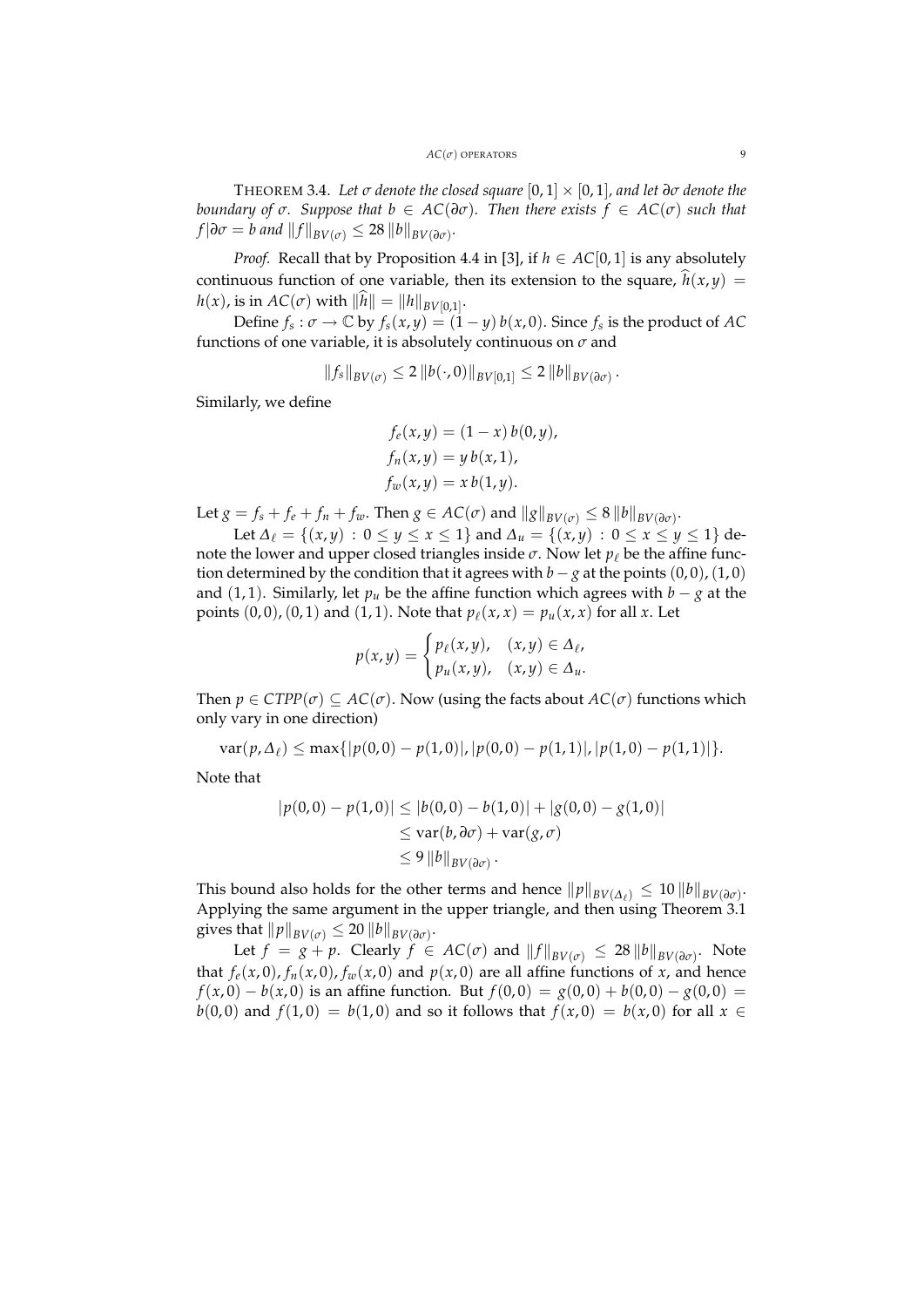[0,1]. Similar arguments hold for the remaining three sides and so  $f | \partial \sigma = b$  as required.

At the expense of lengthening the reasoning, one could reduce the constant 28 in the above theorem. It would be interesting to know the optimal constant; it seems unlikely that the above construction would provide this.

In building up *AC* functions in Section 6, we shall need to make use of the following straightforward extension lemma.

LEMMA 3.5. Let  $\sigma$  denote the boundary of the square  $[0,1] \times [0,1]$ . Denote the *four edges of the square as*  $\{\sigma_i\}_{i=1}^4$ . Let J be a nonempty subset of  $\{1, 2, 3, 4\}$  *and let*  $\sigma_J=\cup_{i\in J}\sigma_i.$  Then given any  $b\in AC(\sigma_J)$  there exists  $\hat{b}\in AC(\sigma)$  with  $\hat{b}|\sigma_J=b$  and  $\|\hat{b}\|_{BV(\sigma)} \leq 4 \|b\|_{BV(\sigma_J)}.$ 

*Proof.* Let *T* denote the circle passing through the 4 vertices of  $\sigma$ , and let *π* denote the map from *σ* to *T* defined by projecting along the rays coming out of the centre of  $\sigma$ . Consider a finite list of points  $S = \{z_1, \ldots, z_n\} \subseteq \sigma$  with corresponding path  $\gamma_S = \Pi(z_1, \ldots, z_n)$ . Choose a line  $\ell$  in  $\mathbb C$  for which  $\gamma_S$  has  $\mathbf{v}(\gamma_S)$  entry points on  $\ell$ . Note that you can always do this with  $\ell$  passing through the interior of  $\sigma$  and hence  $\ell$  is determined by two points  $w_1, w_2 \in \sigma$ . Let  $\ell_{\pi}$ denote the line through  $\pi(w_1)$  and  $\pi(w_2)$ . Since the projection  $\pi$  preserves which side of a line points lie on,  $\gamma_{\pi(S)}$  has vf( $\gamma_S$ ) entry points on  $\ell_{\pi}$ . Conversely, if  $\gamma_{\pi(S)}$ has vf $(\gamma_{\pi(S)})$  entry points on a line  $\ell$ , then  $\gamma$  must have at least vf $(\gamma_{\pi(S)})$ /2 entry points on the inverse image of  $\ell$  under  $\pi$ . (The factor of  $\frac{1}{2}$  comes from the fact the inverse image of  $\ell$  may lie along one of the edges of  $\sigma$ .) It follows then that

(5) 
$$
\frac{1}{2}\rho(\gamma_S) \leq \rho(\gamma_{\pi(S)}) \leq \rho(\gamma_S).
$$

Suppose then that  $f \in BV(\sigma)$ . Let  $f_\pi : T \to \mathbb{C}$  be  $f_\pi = f \circ \pi^{-1}$ . From (5) it is clear that

$$
\frac{1}{2}\operatorname{var}(f_{\pi},T) \leq \operatorname{var}(f,\sigma) \leq \operatorname{var}(f_{\pi},T)
$$

and so  $f_{\pi} \in BV(T)$ . The same estimate holds when comparing the variation of  $f \in BV(\sigma_I)$  and that of  $f_\pi$  on the corresponding subset  $T_I$  of  $T$ . But, by Corollary 5.6 in [4], *BV*(*T*) is 2-isomorphic to the subset of *BV*[0, 1] consisting of functions which agree at the endpoints. In this final space, one can extend an *AC* function from a finite collection of subintervals *K* to the whole of [0, 1] by linear interpolation, without increasing the norm. Note that absolute continuity is preserved by the isomorphisms between these function spaces. The factor 4 comes from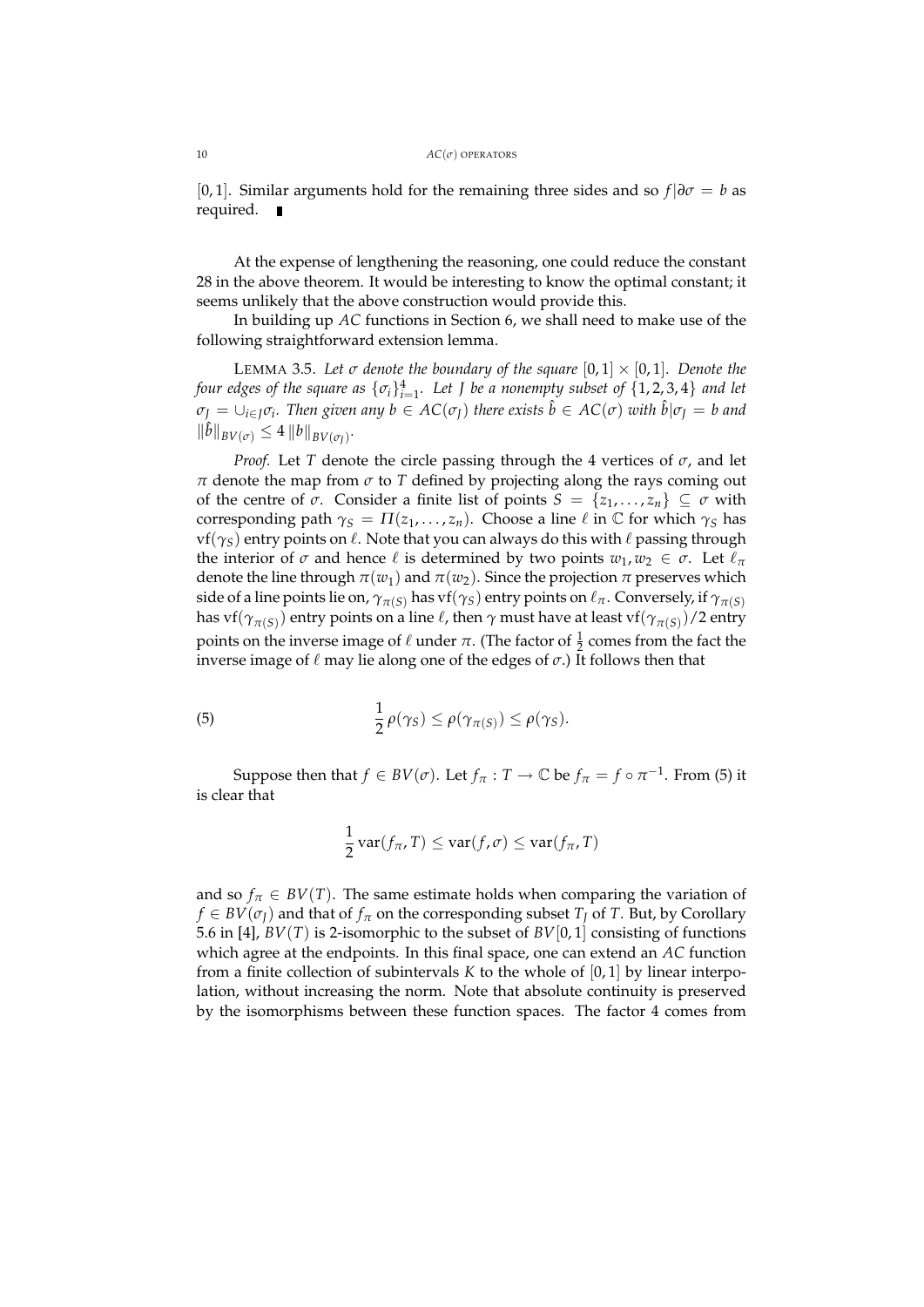collecting together the norms along the following composition of maps

$$
AC(\sigma_J) \qquad AC(\sigma)
$$
\n
$$
2 \downarrow \pi \qquad 1 \uparrow \pi^{-1}
$$
\n
$$
AC(T_J) \qquad AC(T)
$$
\n
$$
2 \downarrow 1 \uparrow
$$
\n
$$
AC(K) \xrightarrow{\phantom{a}1 \phantom{a}} 1 \uparrow
$$
\n
$$
AC(D) \qquad 1 \uparrow
$$
\n
$$
AC(D) \qquad 1 \uparrow
$$
\n
$$
AC(D) \qquad 1 \uparrow
$$
\n
$$
AC(D) \qquad 1 \uparrow
$$
\n
$$
AC(D) \qquad 1 \uparrow
$$
\n
$$
AC(D) \qquad 1 \uparrow
$$

Note that if  $\sigma$ <sup>*I*</sup> consists of either one side, or else 2 contiguous sides, then one may extend *b* to all of *σ* without increasing of norm using [3, Proposition 4.4]. We do not know whether this is true if, for example,  $\sigma$ <sup>*I*</sup> consists of 2 opposite sides of the square.

### 4. *AC*(*σ*) OPERATORS: DEFINITIONS AND EXAMPLES

DEFINITION 4.1. Suppose that  $\sigma \subseteq \mathbb{C}$  is a nonempty compact set and that *T* is a bounded operator on a Banach space *X*. We say that *T* is an  $AC(\sigma)$  operator if *T* admits an bounded  $AC(\sigma)$  functional calculus. That is, *T* is an  $AC(\sigma)$  operator if there exists a bounded unital Banach algebra homomorphism  $\psi : AC(\sigma) \rightarrow$ *B*(*X*) for which  $\psi(\lambda) = T$ .

Where there seems little room for confusion we shall often say that *T* is an  $AC(\sigma)$  operator where one should more properly say that *T* is an  $AC(\sigma)$  operator *for some σ*.

Before proceeding to give some of the general properties of  $AC(\sigma)$  operators, it is appropriate to give the reader some idea of how this class is related to other standard classes of operators which arise in spectral theory.

EXAMPLE 4.2. Let *H* be a Hilbert space and let  $T \in B(H)$  be normal. Then *T* has a *C*( $\sigma(T)$ ) functional calculus  $\psi$ . Then  $\psi$ |*AC*( $\sigma(T)$ ) is a linear homomorphism from  $AC(\sigma(T))$  into  $B(X)$ . Furthermore  $\|\psi(f)\| \le \|\psi\| \|f\|_{\infty} \le \|\psi\| \|f\|_{BV(\sigma(T))}$ for all  $f \in AC(\sigma)$  and so  $\psi$ | $AC(\sigma(T))$  is continuous from  $AC(\sigma(T))$  into  $B(H)$ . Hence *T* is an  $AC(\sigma(T))$  operator. Indeed, by the same argument any scalar type spectral operator (or even scalar-type prespectral operator) *T* on a Banach space *X* is also an  $AC(\sigma(T))$  operator. (See [18] for the definitions of these latter classes of operators.)

The operators in the previous example are associated with spectral expansions which are of an unconditional nature. The motivation for the present theory is of course to cover operators such as well-bounded operators, which admit less constrained types of spectral expansion.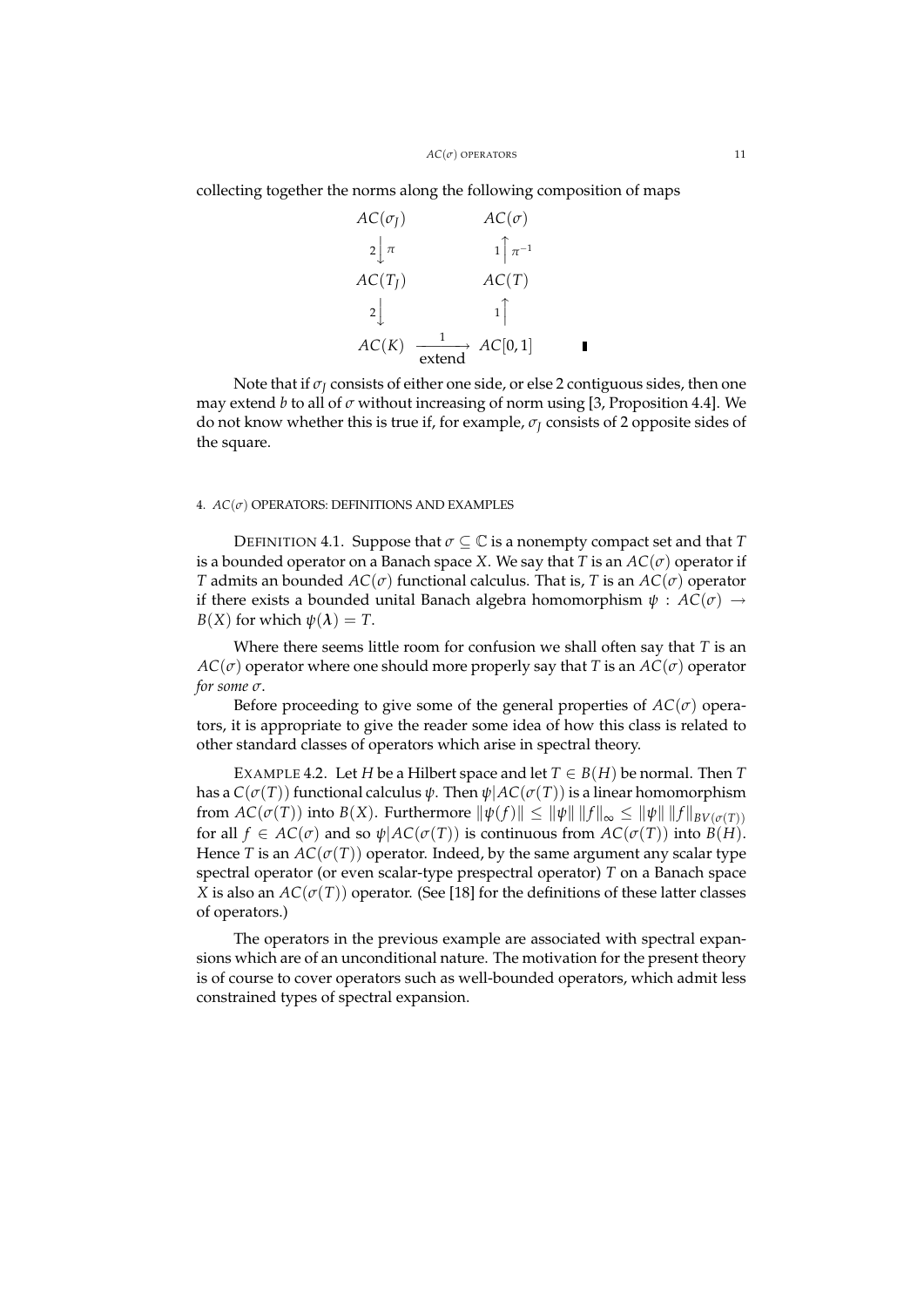**LEMMA 4.3.** Let  $T \in B(X)$  be an  $AC(\sigma)$  operator. Suppose that  $\sigma \subset \sigma'$  where  $\sigma' \subset \mathbb{C}$  *is compact. Then T is an AC*( $\sigma'$ ) *operator.* 

*Proof.* Let  $\psi$  be a  $AC(\sigma)$  functional calculus for *T*. Define  $\psi_{\sigma'} : AC(\sigma') \rightarrow$  $B(X)$  :  $f \mapsto \psi(f|\sigma)$ . Then  $\psi_{\sigma'}$  is a unital linear homomorphism. Furthermore  $\psi_{\sigma'}(\lambda) = \psi(\lambda|\sigma) = T.$  Finally we note from the inequality  $\|f|\sigma\|_{BV(\sigma)} \leq \|f\|_{BV(\sigma')}$ that  $\psi_{\sigma}$  is continuous. Hence  $\psi_{\sigma}$  is an  $AC(\sigma')$  functional calculus for *T*.

The following result was announced in [3, Section 2].

PROPOSITION 4.4. Let  $T \in B(X)$ . The following are equivalent.

(i) *T is well-bounded.*

(ii) *T* is an  $AC(\sigma)$  operator for some  $\sigma \subset \mathbb{R}$ .

 $(iii)$   $\sigma(T) \subset \mathbb{R}$  and T is an  $AC(\sigma(T))$  operator.

*Proof.* Trivially (iii) implies (ii). Lemma 4.3 shows that (ii) implies (i). Say *T* is well-bounded with functional calculus  $\psi$  :  $AC(I) \rightarrow B(X)$  for some interval *J*. In [3] we define a linear isometry *ι* :  $AC(σ(T)) → AC(J)$ . Define  $\psi_{\sigma(T)}: AC(\sigma(T)) \to B(X) : f \mapsto \psi(\iota(f))$ . We show that  $\psi_{\sigma(T)}$  is an  $AC(\sigma(T))$ functional calculus for *T* which will complete the proof. Clearly  $\psi_{\sigma(T)}$  is linear and continuous. Furthermore, since  $\iota(\lambda|\sigma(T)) = \lambda$ , we have that  $\psi_{\sigma(T)}(\lambda) = T$ . To see that  $\psi_{\sigma(T)}$  is a homomorphism we note that if  $f, g \in AC(\sigma(T))$  then  $(\iota(fg) - \iota(f)\iota(g))(\sigma(T)) = \{0\}.$  Theorem 4.4.4 of [1] says we can find a sequence  ${h_n}_{n=1}^{\infty} \subset AC(J)$  such that  $\lim_n ||h_n - (\iota(fg) - \iota(f)\iota(g))||_{BV(J)} = 0$  and such that for each *n*,  $h_n$  is zero on a neighbourhood of  $\sigma(T)$ . This last condition, by Proposition 3.1.12 of [15], implies that  $\psi(h_n) = 0$  for all *n*. Hence  $\psi(\iota(fg) - \iota(f)\iota(g)) = \lim_{n} \psi(h_n) = 0$ , which shows that  $\psi_{\sigma(T)}$  is a homomorphism as claimed.  $\blacksquare$ 

As a result of the last proposition we prefer to use the term 'real  $AC(\sigma)$ operator' rather than the term well-bounded operator. As well as being less descriptive, the term well-bounded operator also suffers from the fact that it is used for quite a different concept in the local theory of Banach spaces (see [24] for example.) We shall however stick with the traditional term for the remainder of this paper.

The next theorem shows that some important classes of *AC* operators are also  $AC(\sigma)$  operators.

THEOREM 4.5. Let  $A \in B(X)$  be well-bounded with functional calculus  $\psi$ :  $AC(J) \rightarrow B(X)$  *for some interval J. Let*  $f \in AC(J)$  *be such that*  $\rho(f) > 0$ *. Then*  $\psi(f)$  *is an AC*( $f$ (*J*)) *operator.* 

*Proof.* Define  $\psi_f: AC(f(J)) \to B(X) : g \mapsto \psi(g \circ f)$ . Then  $\psi_f$  is a unital linear homomorphism and  $\psi_f(\lambda) = \psi(f)$ . By Proposition 2.7,  $\psi_f$  is continuous.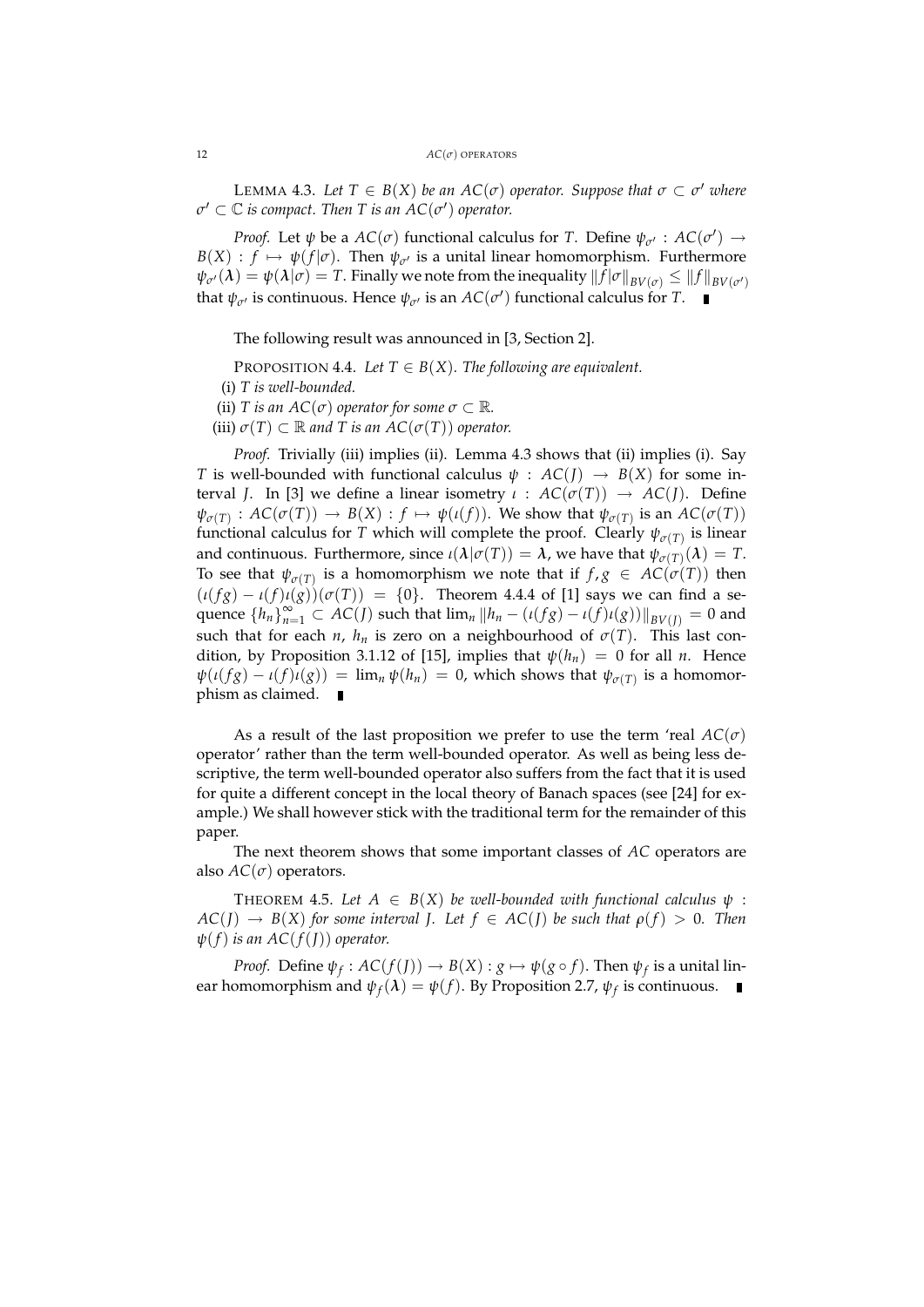COROLLARY 4.6. Let  $A \in B(X)$  be well-bounded and p be a polynomial of one *variable. Then*  $p(A)$  *is an AC*( $p(\sigma(A))$ ) *operator.* 

COROLLARY 4.7. Let  $A \in B(X)$  be a well-bounded operator. Then  $exp(iA)$  is an  $AC(i \exp(\sigma(A)))$  *operator.* 

We noted earlier that the trigonometrically well-bounded operators are the operators which can be expressed in the form  $exp(iA)$  where  $A \in B(X)$  is a wellbounded operator of type (B). (Indeed one can also insist that  $\sigma(A) \subset [0, 2\pi]$ .) As usual, we denote the unit circle in  $\mathbb C$  by  $\mathbb T.$ 

COROLLARY 4.8 (Theorem 6.2 in [4]). If  $T \in B(X)$  be trigonometrically well*bounded then T is an AC*(T) *operator. Indeed, if X is reflexive, then T is trigonometrically well-bounded operator if and only if it is an AC*(T) *operator.*

We end this section with a more concrete example.

EXAMPLE 4.9. Suppose that  $1 < p < \infty$  and that *X* is the usual Hardy space  $H^p(\mathbb{D})$  of analytic functions on the unit disk. Consider the unbounded operator  $\overline{Af(z)} = zf'(z)$ ,  $f \in H^p(\mathbb{D})$  (with natural domain  $\{f : Af \in H^p(\mathbb{D})\}$ ). This operator arises, for example, as the analytic generator of a semigroup of composition operators,  $T_t f(z) = f(e^{-t}z)$ ; see [26], which includes a summary of many of the spectral properties of *A*. The spectrum of *A* is  $\sigma(A) = \mathbb{N} =$  $\{0, 1, 2, \ldots\}$  with the corresponding spectral projections  $P_k(\sum a_n z^n) = a_k z^k$  ( $k \in \mathbb{Z}$ N) giving just the usual Fourier components. Suppose then that  $\mu \notin \sigma(A)$ . The resolvent operator  $R(\mu, A) = (\mu I - A)^{-1}$  is a compact operator with spectrum  $\sigma(R(\mu,A)) = \left\{\frac{1}{\mu-k}\right.$ o<sup>∞</sup>  $k=0$  ∪ {0}. Using Theorem 3.3 in [14] it follows easily from the properties of Fourier series that if  $x \in \mathbb{R} \setminus \mathbb{N}$ , then  $R(x, A)$  is well-bounded. If we fix such an *x* and take  $\mu \notin \mathbb{R}$ , then  $R(\mu, A) = f(R(x, A))$  where  $f(t) = t/(1 +$  $(\mu - x)t$  is a Möbius transformation. If *J* is any compact interval containing  $\sigma(R(x, A))$  then  $\rho(f(I)) = \frac{1}{2}$ . Thus  $R(\mu, A)$  is an  $AC(f(I))$  operator. Thus, all the resolvents of *A* are compact  $AC(\sigma)$  operators (for some  $\sigma$ ). Note that none of the resolvents is scalar-type spectral unless  $p = 2$ .

# 5. PROPERTIES OF *AC*(*σ*) OPERATORS

All  $AC(\sigma)$  operators belong to the larger class of decomposable operators (in the sense of [16]). This will follow immediately from the requirement that the functional calculus map  $\psi: AC(\sigma) \rightarrow B(X)$  be what Colojoară and Foiaş term an  $AC(\sigma)$ -spectral function. Recall that by Proposition 2.13,  $AC(\sigma)$  is an admissible algebra.

Suppose that  $f \in AC(\sigma)$ . Let  $\Omega_f \subseteq \mathbb{C}$  be the open set  $\mathbb{C} \setminus \text{supp } f$ . By Proposition 2.13,  $\Phi_f(\xi) = f_{\xi}$  is a well-defined map from  $\Omega_f$  to  $AC(\sigma)$ .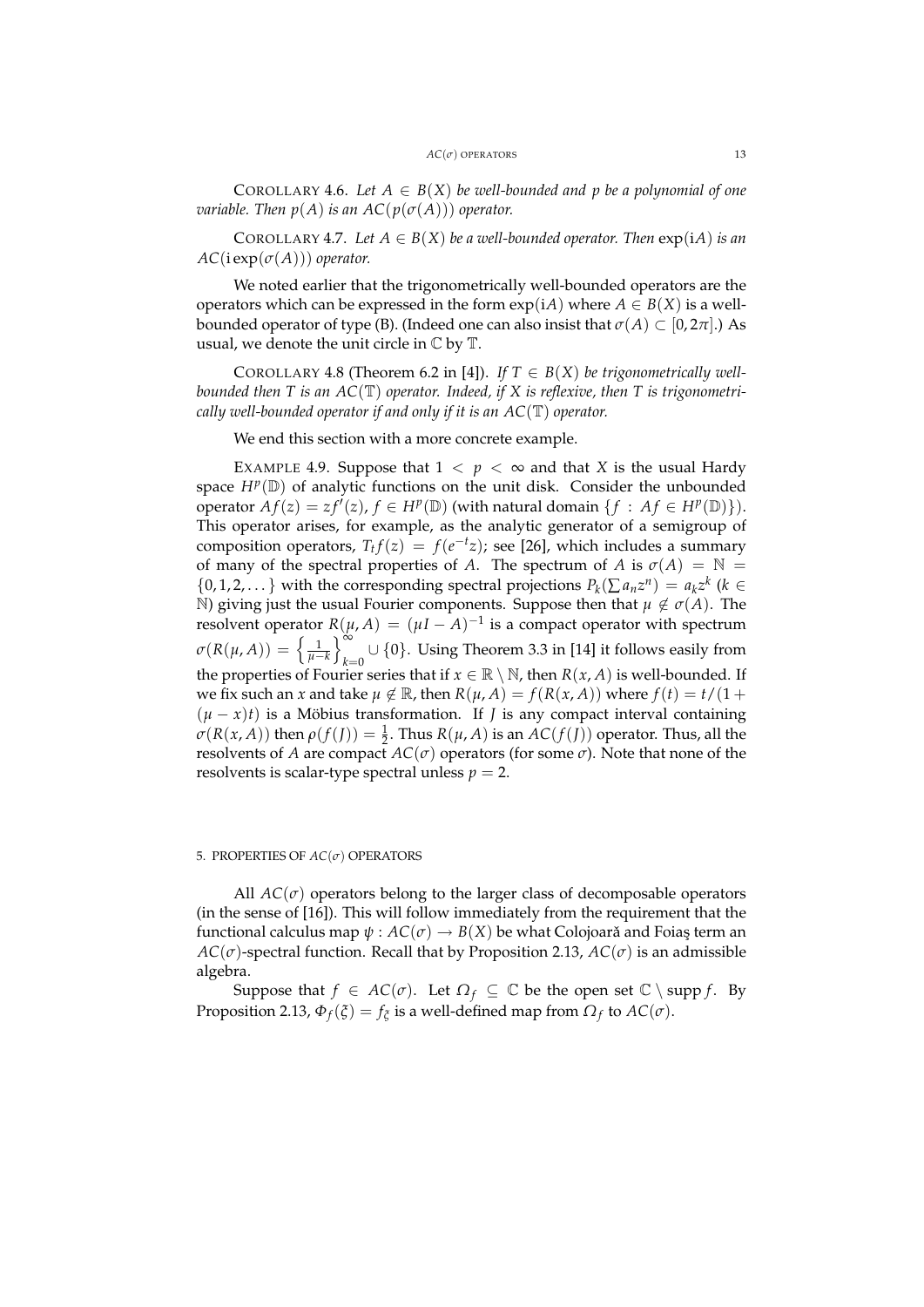Following [16, Section 3.1], the functional calculus map  $\psi : AC(\sigma) \rightarrow B(X)$ is an  $AC(\sigma)$ -spectral function if, for all  $f \in AC(\sigma)$ , the map  $\psi \circ \Phi_f : \Omega_f \to B(X)$ is analytic on *Ω<sup>f</sup>* .

Since *ψ* is linear, it suffices to show that the map *Φ<sup>f</sup>* is differentiable at each point *ξ*<sup>0</sup> ∈ *Ω<sup>f</sup>* . To establish this we shall need a technical lemma.

As in [5], let  $|x + iy|_{\infty} = \max(|x|, |y|)$ . For  $\xi_0 \in \mathbb{C}$  and  $\delta > 0$  let

$$
B_{\infty}(\xi_0, \delta) = \{ z \in \mathbb{C} : |\xi_0 - z|_{\infty} < \delta \}.
$$

LEMMA 5.1. *Suppose that*  $f \in AC(\sigma)$ ,  $\xi_0 \in \Omega_f$  *and that*  $\delta > 0$  *is chosen so that*  $B_\infty(\xi_0,3\delta)\subseteq\Omega_f.$  Then there exists a constant  $C(\delta,\sigma)$  such that for all  $\xi\in B_\infty(\xi_0,\delta),$ *there exists*  $r_{\xi} \in AC(\sigma)$  *which satisfies* 

(i) 
$$
r_{\xi}(z) = \frac{1}{\xi - z}
$$
 for all  $z \in \sigma \setminus B_{\infty}(\xi_0, 2\delta)$ , and  
(ii)  $||r_{\xi}||_{AC(\sigma)} \leq C(\delta, \sigma)$ .

*Proof.* Suppose first that  $\xi_0 \in \sigma$ . (The case where  $\xi_0 \notin \sigma$  is similar, but with slightly different norm bounds. The details are left to the reader)

Let  $\sigma_0$  denote the smallest closed square (with sides parallel to the axes) containing  $\sigma$  and  $B_{\infty}(\xi_0, 3\delta)$ . Let  $\sigma_1$  denote the  $\overline{B}_{\infty}(\xi_0, 2\delta)$  and let  $\sigma_2$  denote  $\sigma_0 \setminus$ *B*∞(*ξ*0, 2*δ*).

Suppose that  $\xi \in B_{\infty}(\xi_0, \delta)$ . The function  $z \mapsto \xi - z$  is absolutely continuous on  $\sigma_2$  with variation equal to  $d = d(\sigma, \delta)$ , the length of the diagonal of  $\sigma_0$ . Since  $|ξ − z| ≥ δ$  on  $σ_2$ , Lemma 2.9 implies that  $r_ξ : σ_2 → \mathbb{C}$ ,  $z → (ξ − z)^{-1}$  is in  $AC(σ_2)$ with

$$
||r_{\xi}||_{AC(\sigma_2)} \leq \frac{1}{\delta} + \frac{d}{\delta^2}.
$$

Clearly *∂σ*<sup>1</sup> ⊆ *σ*<sup>2</sup> so by Lemmas 3.9 and 4.5 in [3], *r<sup>ξ</sup>* |*∂σ*<sup>1</sup> ∈ *AC*(*∂σ*1). Using Theorem 3.4, we can extend  $r_{\xi}$  to  $\sigma_1$  so that  $r_{\xi} | \sigma_1 \in AC(\sigma_1)$  and  $||r_{\xi}||_{AC(\sigma_1)} \le$  $28 \|r_{\xi}\|_{AC(\partial \sigma_1)} \leq 28 \|r_{\xi}\|_{AC(\sigma_2)}.$ 

By splitting  $\sigma_0$  into 9 smaller rectangles and then using Lemma 3.2 repeatedly, one can deduce that  $r_{\xi} \in AC(\sigma_0)$ , and that one has a bound on  $||r_{\xi}||_{AC(\sigma_0)}$ which depends only on  $\sigma$  and  $\delta$ . Taking the restriction of this function to the original domain  $\sigma$  completes the construction.  $\blacksquare$ 

**PROPOSITION 5.2.** *The functional calculus map*  $\phi$  *for an AC*( $\sigma$ ) *operator*  $T \in$  $B(X)$  *is an AC*( $\sigma$ )-spectral function.

*Proof.* Fix  $f \in AC(\sigma)$ ,  $\xi_0 \in \Omega_f$  and  $\delta > 0$  so that  $B_\infty(\xi_0, 3\delta) \subseteq \Omega_f$ . Using Lemma 5.1, choose a family of functions  $r_{\xi}$  for  $\xi \in B_{\infty}(\xi_0, \delta)$ . Note that  $\Phi_f(\xi) =$  $r_{\xi} f \in AC(\sigma)$ . Thus

$$
\frac{\Phi_f(\xi) - \Phi_f(\xi_0)}{\xi - \xi_0} = \frac{(r_{\xi} - r_{\xi_0})f}{\xi - \xi_0}
$$

$$
= -r_{\xi}r_{\xi_0}f
$$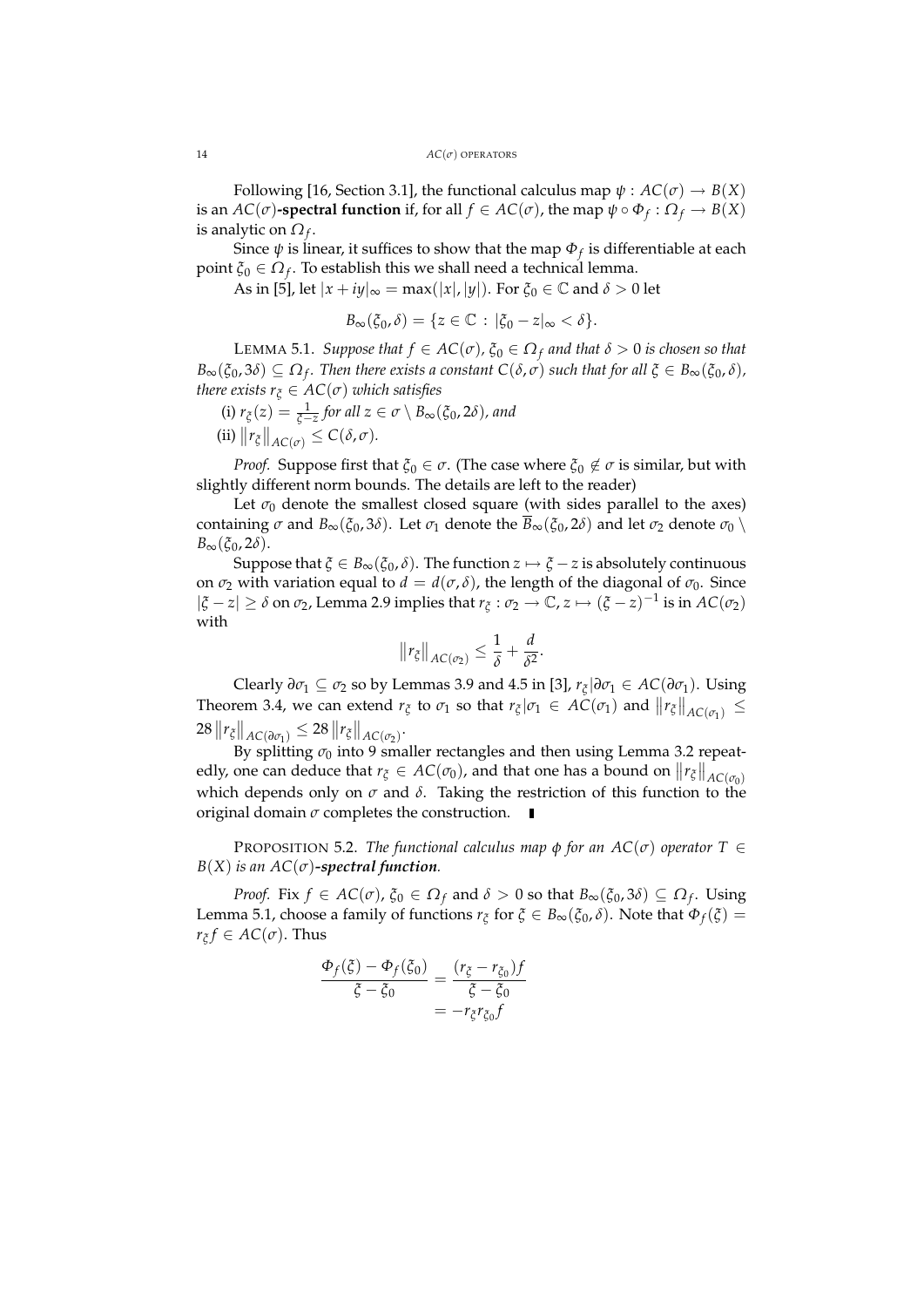$$
= -r_{\xi_0}^2 f + r_{\xi_0} (r_{\xi_0} - r_{\xi}) f
$$
  

$$
= -r_{\xi_0}^2 f + r_{\xi_0} (\xi - \xi_0) r_{\xi} r_{\xi_0} f
$$
  

$$
\rightarrow -r_{\xi_0}^2 f
$$

as *ξ* → *ξ*0, by the uniform bound on the norms of the functions *r<sup>ξ</sup>* . Composing *Φ*<sub>*f*</sub> with the linear map *ψ* preserves differentiability so  $\psi \circ \Phi_f : \Omega_f \to B(X)$  is analytic.

- PROPOSITION 5.3. Let  $T \in B(X)$  be an  $AC(\sigma)$  operator. Then  $(i)$   $\sigma(T) \subseteq \sigma$ .
- (ii) *T is decomposable.*

*Proof.* This follows from Proposition 5.2 using Theorems 3.1.6 and 3.1.16 in  $[16]$ .  $\blacksquare$ 

In general it is easy to pass between spectral properties of an operator *T* and those of affine translations of *T*. One of the main motivations for developing this theory was to provide a suitably broad class of operators which is closed under such transformations. From Theorem 2.8 we get the following.

THEOREM 5.4. *Let*  $T \in B(X)$  *be an AC*( $\sigma$ ) *operator. Let*  $\alpha, \beta \in \mathbb{C}$ *. Then*  $\alpha T + \beta I$ *is an AC*( $\alpha\sigma + \beta$ ) *operator.* 

*Proof.* Let  $\theta$  :  $AC(\sigma) \rightarrow AC(\alpha \sigma + \beta)$  be the isomorphism of Theorem 2.8. Let  $\psi$  be the  $AC(\sigma)$  functional calculus for *T*. Then it is routine to check that the  $\text{map } \psi_{\alpha,\beta}: AC(\alpha\sigma+\beta) \to B(X): f \mapsto \psi(\theta^{-1}(f))$  is an  $AC(\alpha\sigma+\beta)$  functional calculus for  $\alpha T + \beta I$ .  $\blacksquare$ 

THEOREM 5.5. Let  $T \in B(X)$  be an  $AC(\sigma)$  operator. Then  $T = R + iS$  where *R*, *S* are commuting well-bounded operators. Further,  $\sigma(R) = \text{Re}(\sigma(T))$  and  $\sigma(S) =$  $Im(\sigma(T)).$ 

*Proof.* Let  $\psi$  be an  $AC(\sigma)$  functional calculus for *T*. Proposition 5.4 in [3] shows that the map  $u : AC(Re(\sigma)) \to AC(\sigma)$  defined by  $u(f)(z) = f(Re(z))$  is a norm-decreasing linear homomorphism. Then the map  $\psi_{\text{Re}(\sigma)} : AC(\text{Re}(\sigma)) \rightarrow$  $B(X) : f \mapsto \psi(u(f))$  is a continuous linear unital homomorphism. Hence  $R :=$  $\psi_{\text{Re}(\sigma)}(\lambda | \text{Re}(\sigma)) = \psi(\text{Re}(\lambda))$  is well-bounded. Similarly  $S := \psi(\text{Im}(\lambda))$  is wellbounded. Then  $T = \psi(\lambda) = \psi(\text{Re}(\lambda) + i \text{Im}(\lambda)) = R + iS$ . Finally we note that *R* and *S* commute since  $AC(\sigma)$  is a commutative algebra and  $\psi$  is a homomorphism.

The identification of  $\sigma(R)$  and  $\sigma(S)$  follows immediately from the spectral mapping theorem (see Theorem 3.2.1 in [16])

Splittings which arise from an *AC*(*σ*) functional calculus we call *functional calculus splittings*.

COROLLARY 5.6. *The AC*(*σ*) *operators are a proper subset of the AC operators of Berkson and Gillespie.*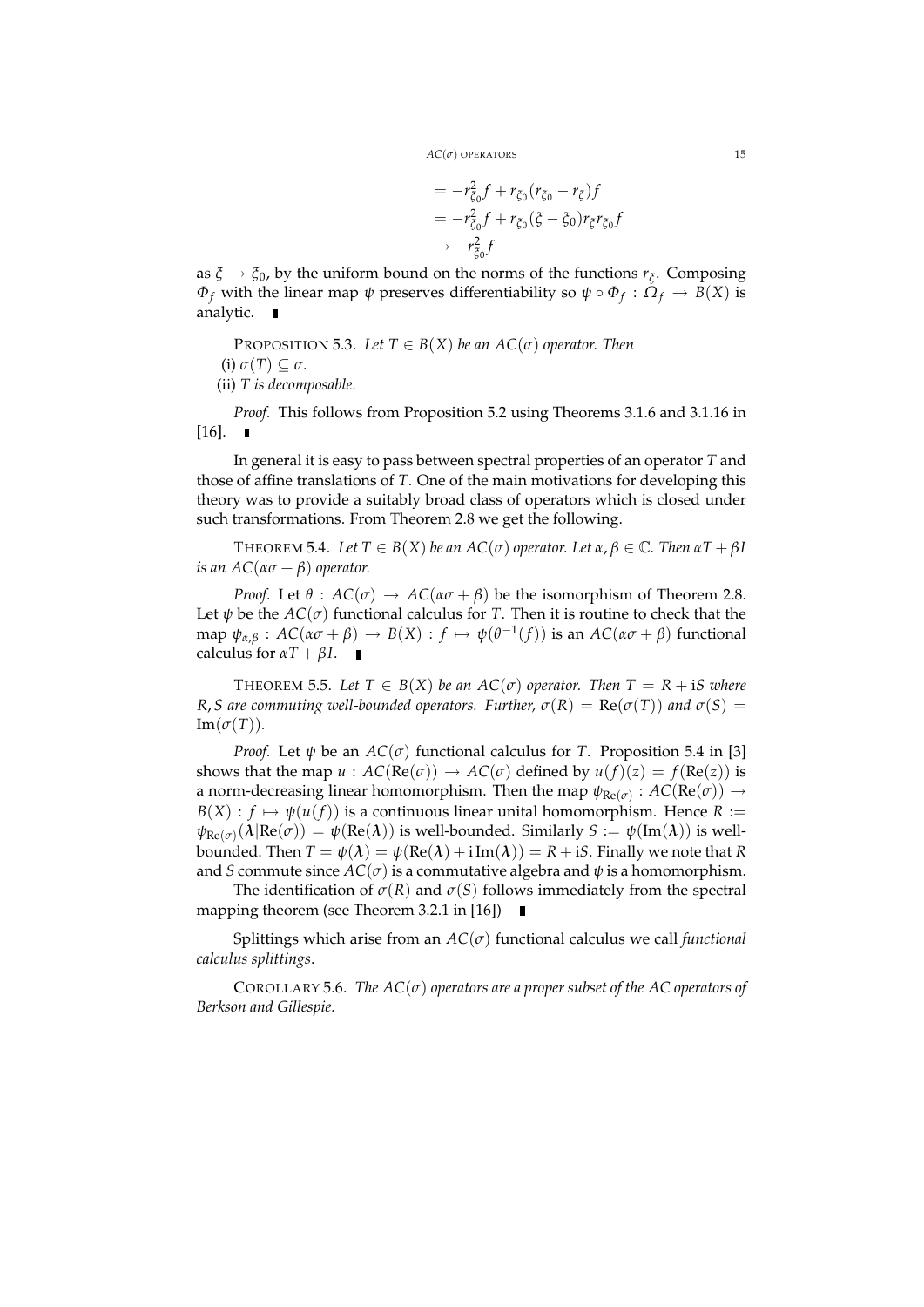#### 16 *AC*(*σ*) OPERATORS

*Proof.* We note that not all *AC* operators are  $AC(\sigma)$  operators. Example 4.1 of [7] shows that the class of *AC* operators is not closed under multiplication by scalars even on Hilbert spaces.

Not all splittings into commuting real and imaginary well-bounded parts arise from an  $AC(\sigma)$  functional calculus. This was shown in the next example which first appeared in [7].

EXAMPLE 5.7. Let  $X = L^{\infty}[0,1] \oplus L^{1}[0,1]$ . Define  $A \in B(X)$  by  $A(f,g) =$  $(\lambda f, \lambda g)$ . It is not difficult to see that *A* is well-bounded and that  $\sigma(A) = [0, 1]$ . Let  $T = (1 + i)A = A + iA$ . By Theorem 5.4, T is an  $AC(\sigma(T))$  operator where  $\sigma(T)$  is the line segment from 0 to  $1 + i$ .

The operator *T* has an infinite number splittings. Define  $Q \in B(X)$  by  $Q(f,g) = (0, f)$ . In [7] it is shown that  $A + \alpha Q$  is well-bounded for any  $\alpha \in \mathbb{C}$ . But then  $T = A + iA = A + Q + i(A + iQ)$ .

The second splitting cannot come from an  $AC(\sigma)$  functional calculus. Say *T* has an  $AC(\sigma)$  functional calculus  $\psi$ . Since  $\sigma(T)$  is a line segment we can use similar reasoning as to that in Proposition 4.4 to conclude that if  $f \in AC(\sigma)$ is such that  $f(\sigma(T)) = \{0\}$  then  $\psi(f) = 0$ . Hence if  $g|\sigma(T) = h|\sigma(T)$  then  $\psi(g) = \psi(h)$ . In particular since  $\text{Re}(\lambda) | \sigma(T) = \text{Im}(\lambda) | \sigma(T)$  we can only have  $AC(\sigma)$  functional calculus splittings of the form  $T = R + iR$ .

We do not know if it is possible to have several splittings each arising from an  $AC(\sigma)$  functional calculus. The following tells us to what extent we can expect splittings to be unique.

PROPOSITION 5.8. Let  $T \in B(X)$  be an  $AC(\sigma)$  operator. Suppose that  $T = R_1 +$  $iS_1 = R_2 + iS_2$  *where*  $R_1$ ,  $S_1$  *and*  $R_2$ ,  $S_2$  *are pairs of commuting well-bounded operators. Then*  $R_1$  *and*  $R_2$  *are quasinilpotent equivalent in the sense of* [15] *(as is*  $S_1$  *and*  $S_2$ *)*. *Suppose that*  $\{R_1, S_1, R_2, S_2\}$  *is a commuting set. Then*  $(R_1 - R_2)^2 = (S_1 - S_2)^2 = 0$ *. Furthermore suppose that* {*R*1, *S*1, *R*2, *S*2} *are all type (B) well-bounded operators. Then*  $R_1 = R_2$  *and*  $S_1 = S_2$ *.* 

*Proof.* This is Theorem 3.2.6 of [16] and Theorem 3.7 of [7]. ■

# 6. THE SUPPORT OF THE FUNCTIONAL CALCULUS

Suppose that  $\psi$  :  $AC(\sigma) \rightarrow B(X)$  is the functional calculus map for an  $AC(\sigma)$  operator *T*. The support of  $\psi$  is defined as the smallest closed set  $F \subseteq \mathbb{C}$ such that if supp $f \cap F = \emptyset$ , then  $\psi(f) = 0$ . It follows from Theorem 5.2 and [16, Theorem 3.1.6] that the support of  $\psi$  is  $\sigma(T)$ .

It is natural therefore to ask whether such an operator *T* must admit an  $AC(\sigma(T))$  functional calculus. By Proposition 4.4, this is certainly the case if *T* is well-bounded (that is, if  $\sigma(T) \subseteq \mathbb{R}$ ), but the general case remains open.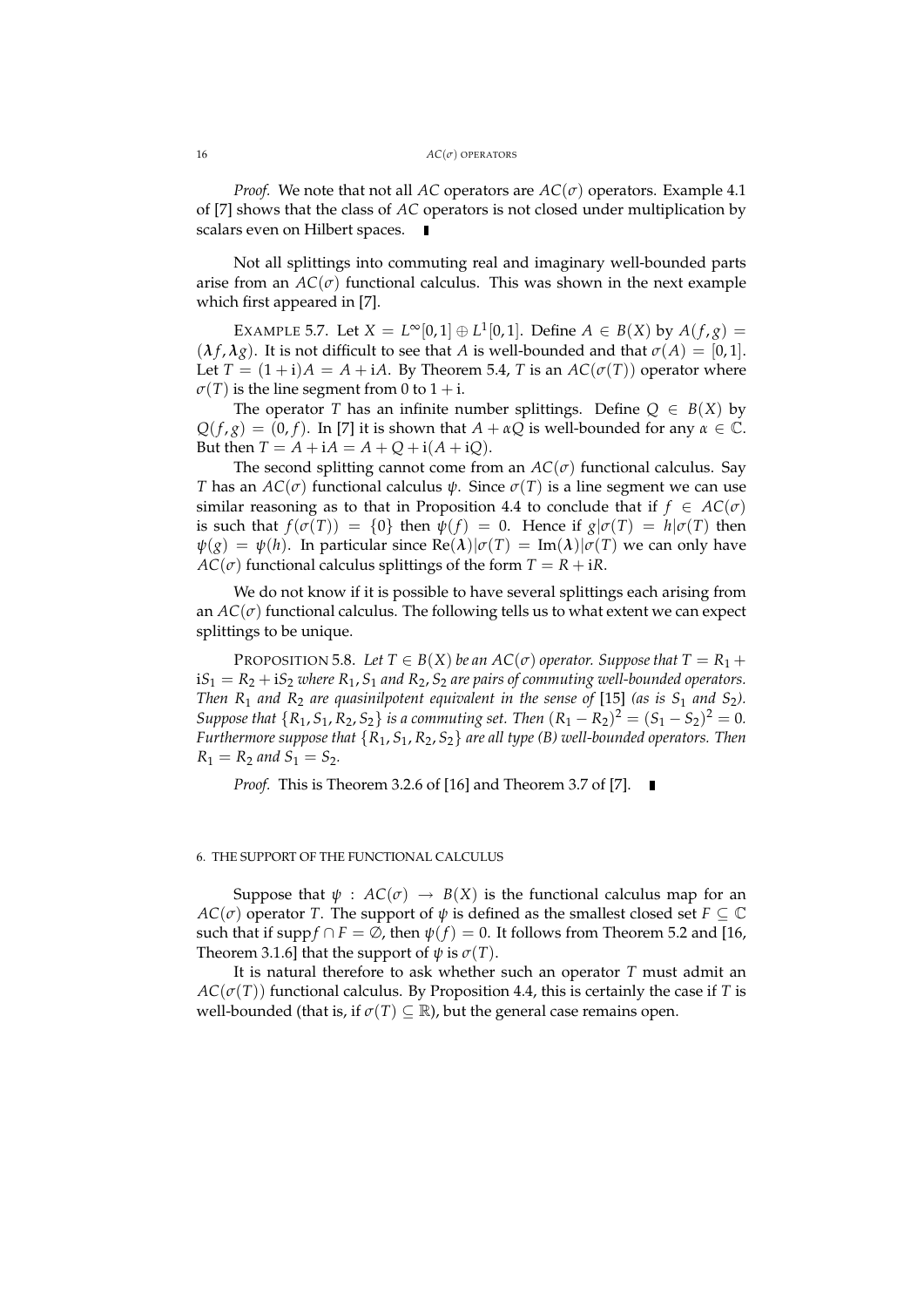We shall now give a partial answer to this question, and show that one may always at least shrink *σ* down to be a compact set not much bigger than *σ*(*T*).

DEFINITION 6.1. A set  $G \subseteq \mathbb{C}$  is said to be gridlike if it is a closed polygon with sides parallel to the axes.

Note that we do not require that a gridlike set be convex, or even simply connected.

PROPOSITION 6.2. *Suppose that V is a gridlike set, that σ is compact and that*  $V \subseteq \sigma$ . Let  $I_V = \{ f \in AC(\sigma) : f \equiv 0 \text{ on } V \}$ . Then  $AC(\sigma)/I_V \cong AC(V)$  as Banach *algebras.*

*Proof.* Define  $\Theta$  :  $AC(\sigma)/I_V \rightarrow AC(V)$  by  $\Theta([f]) = f|V$ . Then clearly

$$
\Theta([f]) = \Theta([g]) \iff f|V \equiv g|V \iff f - g \in I_V
$$

and so *Θ* is well-defined and one-to-one. It is also easy to see that *Θ* is an algebra homomorphism. Since

$$
\|\Theta([f])\| = \|f|V\|_{BV(V)}
$$
  
=  $\inf_{g \in I_V} \|f + g|V\|_{BV(V)}$   
 $\leq \inf_{g \in I_V} \|f + g\|_{BV(\sigma)}$   
=  $\|[f]\|_{AC(\sigma)/I_V}$ 

the map *Θ* is bounded.

The hard part of the proof is to show that *Θ* is onto. That is, given *f* ∈ *AC*(*V*), there exists  $F \in AC(\sigma)$  so that  $F|V = f$ .

Choose then a square  $J \times K$  containing  $\sigma$ . Extending the edges of *V* produces a grid on *J*  $\times$  *K*, determining *N* closed subrectangles  $\{\sigma_k\}_{k=1}^N$ .

Suppose now that  $f \in AC(V)$ . Our aim is to define  $\hat{f} \in AC(J \times K)$  with  $\hat{f}|V = f$  and  $\|\hat{f}\|_{BV(J \times K)} \leq C\,\|f\|_{BV(V)}.$ 

Fix an ordering of the rectangles  $\{\sigma_k\}$  so that

(1) there exists  $k_0$  such that  $\sigma_k \subseteq V$  if and only if  $k \leq k_0$ , and

(2) for all  $\ell$ ,  $\sigma_{\ell}$  intersects  $\cup_{k<\ell}\sigma_k$  on at least one edge of  $\sigma_{\ell}$ .

Let  $E_0$  denote the union of the edges of the rectangles  $\sigma_k$  for  $k \leq k_0$  and let *b* be the restriction of  $f$  to  $E_0$ . Note that  $b$  is absolutely continuous on  $E_0$  and if  $e$  is any  $e$ dge of any rectangle  $\sigma_k$  ( $k \leq k_0$ ), then  $b|e \in AC(e)$  with  $||b|e||_{BV(e)} \leq ||b||_{BV(E_0)} \leq$  $||f||_{BV(V)}$ . Now apply Lemma 3.5 to recursively extend *b* to the set *E* of all edges of rectangles  $\sigma_k$ ,  $1 \leq k \leq N$ , so that  $b \in AC(E)$  and  $||b||_{BV(E)} \leq C_N ||f||_{BV(V)}$ .

For  $1 \leq k \leq k_0$ , let  $f_k = f | \sigma_k$ , so that  $f_k \in AC(\sigma_k)$  and  $|| f_k ||_{BV(\sigma_k)} \leq$  $||f||_{BV(V)}$ . Suppose alternatively that  $k_0 < k \leq N$ . By Theorem 3.4 we can find  $f_k \in AC(\sigma_k)$  with  $f_k | \partial \sigma_k = b | \partial \sigma_k$  and  $||f_k||_{BV(\sigma_k)} \leq 28 ||b| \partial \sigma_k ||_{BV(\partial \sigma_k)} \leq$  $28C_N \, \|f\|_{BV(V)}.$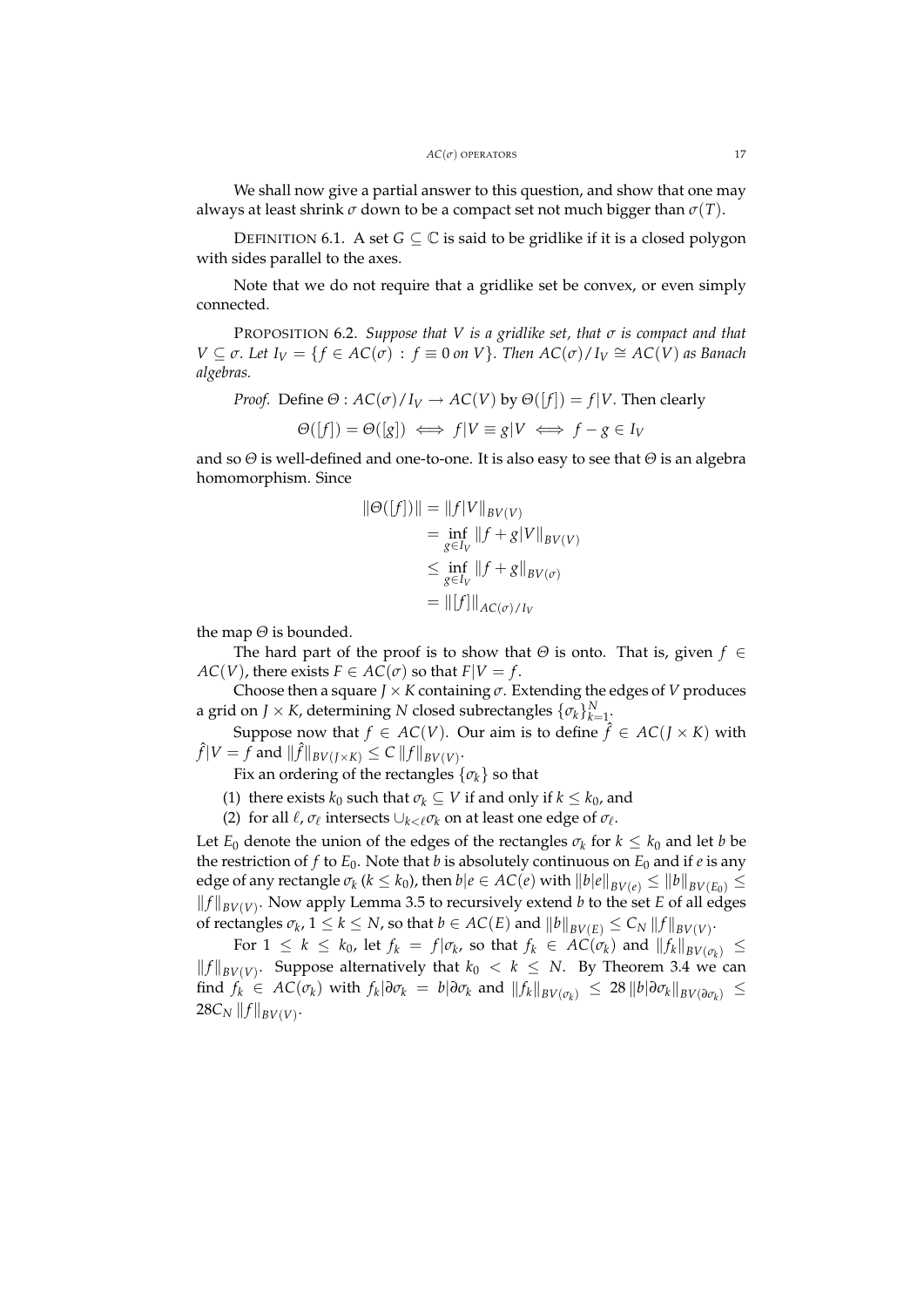#### 18 *AC*(*σ*) OPERATORS

Define  $\hat{f}$  :  $J \times K \to \mathbb{C}$  such that  $\hat{f} | \sigma_k = f_k$ . That  $\hat{f}$  is in  $AC(J \times K)$  with  $\| \hat{f} \|_{BV(J \times K)} \leq 28 C_N N \, \| f \|_{BV(V)}$  follows from Lemma 3.2 (first patching together all the rectangles in each row, and then all the rows together). We can now let  $F = \hat{f}|\sigma.$ 

It follows then that *Θ* is onto and hence is a Banach algebra isomorphism.

THEOREM 6.3. Let  $T \in B(X)$  be an  $AC(\sigma)$  operator for some  $\sigma \subset \mathbb{C}$ . Let U be *an open neighbourhood of*  $\sigma(T)$ *. Then T is an AC*( $\overline{U}$ ) *operator.* 

*Proof.* Suppose that *T*,  $\sigma$  and *U* are as stated. Choose a square  $I \times K$  containing *U* ∪ *σ*. By Lemma 4.3, *T* admits an *AC*(*J* × *K*) functional calculus *ψ*.

Consider an equispaced grid on *J*  $\times$  *K*, determining *n*<sup>2</sup> subsquares  $\{\sigma_k\}_{k=1}^{n^2}$ *k*=1 . Let *V* = *V*(*n*) be the union of all those  $\sigma_k$  which intersect  $\sigma(T)$ . For *n* large enough

$$
\sigma(T) \subseteq \text{int}(V) \subseteq V \subseteq U.
$$

For the rest of the proof, fix such an *n*.

As in Proposition 6.2, let  $I_V = \{f \in AC(J \times K) : f|V \equiv 0\}$ , so that  $AC(J \times K)$  $K$ /*I*<sub>*V*</sub>  $\cong$  *AC*(*V*) via the isomorphism  $\Theta$ . Note that  $I_V \subseteq \text{ker}(\psi)$  since if  $f \in I_V$ , then supp  $f \cap \sigma(T) = \emptyset$ . Thus the map  $\tilde{\psi}: AC(I \times K)/I_V \rightarrow B(X)$ ,

$$
\tilde{\psi}([f]) = \psi(f)
$$

is a well-defined algebra homomorphism with  $\|\tilde{\psi}\| \leq \|\psi\|$ .

We may therefore define  $\hat{\psi}: AC(\overline{U}) \to B(X)$  by  $\hat{\psi}(f) = \tilde{\psi}([\Theta^{-1}(f|V)])$ . Note that  $\hat{\psi}$  is a bounded algebra homomorphism and that, since  $\Theta(|\lambda|) = \lambda |V$ ,  $\hat{\psi}(\lambda) = \psi(\lambda) = T$ . Thus  $\hat{\psi}$  is an  $AC(\overline{U})$  functional calculus for *T*.

COROLLARY 6.4. Let  $T \in B(X)$  *be an AC*( $\sigma_0$ ) *operator for some compact set*  $\sigma_0$ *. Then*

$$
\sigma(T) = \bigcap \{ \sigma : T \text{ has an AC}(\sigma) \text{ functional calculus} \}.
$$

The proof of Theorem 6.3 depends on two vital facts. The first is that the map  $\Theta$  is an isomorphism. The second is that  $I_V \subseteq \text{ker}(\psi)$ . To show that every  $AC(\sigma)$  operator is an  $AC(\sigma(T))$  operator, it would suffice to show that

- (1) the restriction map  $AC(\sigma) \rightarrow AC(\sigma(T))$ ,  $f \mapsto f(\sigma(T))$  is onto. This is basically equivalent to answering Question 3.3.
- (2) given any  $f \in AC(\sigma)$  with  $f | \sigma(T) \equiv 0$ , there exists a sequence  $\{f_n\} \subseteq$  $AC(\sigma)$  with  $||f - f_n||_{BV(\sigma)} \to 0$  and  $supp f_n \cap \sigma(T) = \emptyset$  for all *n*.

Proving (1) and (2) when  $\sigma(T)$  is a complicated compact set would appear to require new ways of estimating the two-dimensional variation used in our definitions.

If  $T \in B(X)$  is an  $AC(\sigma(T))$  operator then *T* has spectral theorems similar to those for normal operators. Recall from [19] the definition of the local spectrum  $\sigma_T(x)$  of  $x \in X$  for an operator  $T \in B(X)$  with the single-valued extension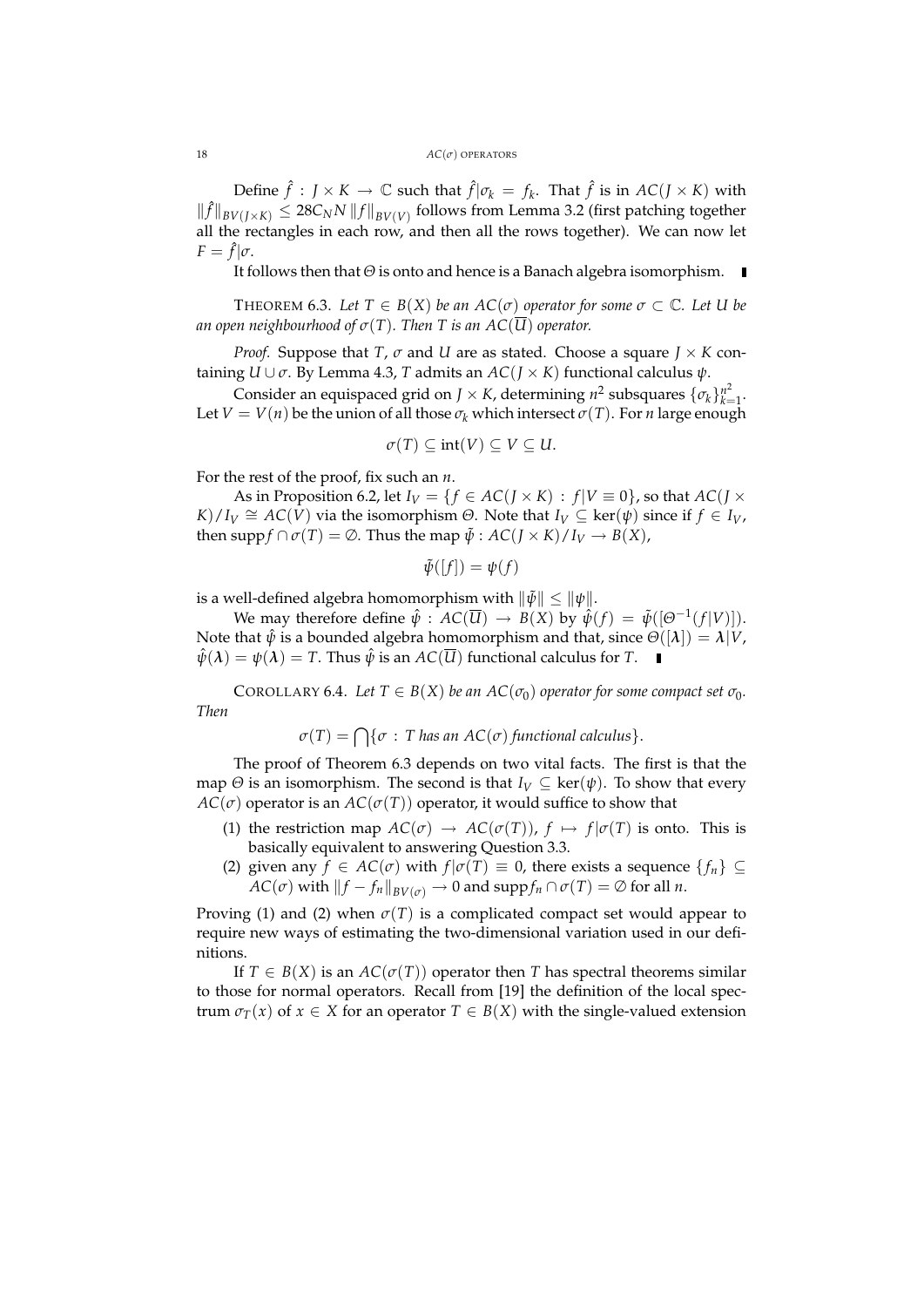property. From [23] if  $T \in B(X)$  is an  $AC(\sigma)$  operator (and hence decomposable) then those  $x \in X$  such that  $\sigma_T(x) = \sigma(T)$  are second countable in *X*.

**THEOREM 6.5.** *Suppose that*  $T \in B(X)$  *is an*  $AC(\sigma(T))$  *operator with functional calculus*  $\psi$  :  $AC(\sigma(T)) \rightarrow B(X)$ *. Then*  $\psi$  *is injective. Hence we can identify*  $AC(\sigma(T))$ *with a subalgebra of B(X). Furthermore suppose that*  $x \in X$  *is such that*  $\sigma_T(x) = \sigma(T)$ *. Then the map*  $AC(\sigma(T)) \rightarrow X : f \mapsto \psi(f)x$  *is injective, and so we can identify*  $AC(\sigma(T))$  *with a subspace of X.* 

*Proof.* Let  $x \in X$  be such that  $\sigma_T(x) = \sigma(T)$ . To prove the theorem it suffices to show that if  $f \in AC(\sigma(T))$  and  $f \neq 0$  then  $\psi(f)x \neq 0$ . Let  $\lambda_0 \in \sigma(T)$  be such that  $f(\lambda_0) \neq 0$ . Since *f* is continuous we can find an open neighbourhood *V* of  $\lambda_0$ such that  $0 \notin f(V)$ . We can choose  $g \in AC(\sigma(T))$  such that  $(fg)(V) = \{1\}$ . If we show  $\psi(fg)x \neq 0$  this will imply, since  $\psi$  is a homomorphism, that  $\psi(f)x \neq 0$ . Hence we can assume that  $f(V) = \{1\}$ . Let *U* be an open set such that  $\{U, V\}$ is an open cover of  $\sigma(T)$  and such that  $\lambda_0 \notin U$ . By Lemma 5.2.3 of [1] we can find non-zero  $x_U, x_V \in X$  such that  $x = x_U + x_V$  and where  $\sigma_T(x_U) \subset U$  and  $\sigma_T(x_V) \subset V$ . Since  $\sigma_T(x) \subset \sigma_T(x_U) \cup \sigma_T(x_V)$  we have that  $\lambda_0 \in \sigma_T(x_V)$  and  $\lambda_0 \notin \sigma_T(x_U)$ . Assume that  $\psi(f)x = 0$ . Then  $0 = \psi(f)(x_U + x_V) = \psi(f)x_U + x_V$ since *f* is one on *V*. It follows that  $\sigma_T(x_V) = \sigma_T(-\psi(f)x_U) = \sigma_T(\psi(-f)x_U) \subset$ *σ*<sub>*T*</sub>(*x*<sub>*U*</sub>). Then we have the contradiction that  $λ$ <sup>0</sup> ∈ *σT*(*x*<sup>*V*</sup>) ⊂ *σT*(*x*<sub>*U*</sub>) ∌  $λ$ <sup>0</sup>. Hence  $\psi(f)x \neq 0.$ 

Since every  $AC(\sigma)$  operator is also an  $AC$  operator, the results of [17] give a representation theorem for compact  $AC(\sigma)$  operators. Specifically, if  $T \in B(X)$ is a compact  $AC(\sigma)$  operator with nonzero eigenvalues  $\{\mu_i\}$  and corresponding Riesz projections  $\{P_i\}$ , then

$$
T = \sum_{j} \mu_{j} P_{j}
$$

where the sum converges in norm under a particular specified ordering of the eigenvalues. Given a sequence of real numbers  $\{u_i\}$  and disjoint projections  ${P_i} \subseteq B(X)$ , necessary and sufficient conditions are known which ensure that the operator defined via (6) is well-bounded (Theorem 3.3 in [14]). At present an analogous result for compact  $AC(\sigma)$  operators in unknown. These questions are pursued more fully in [5] where, for example, various sufficient conditions for (6) to define a compact  $AC(\sigma)$  operator are given.

### 7. SPECTRAL RESOLUTIONS

The theory of well-bounded operators is at its most powerful if one adds the additional assumption that the functional calculus map for *T* is 'weakly compact'. That is, for all  $\bar{x} \in X$ , the map  $\psi_x : AC(\sigma(T)) \to X$ ,  $f \mapsto \psi(f)x$  is weakly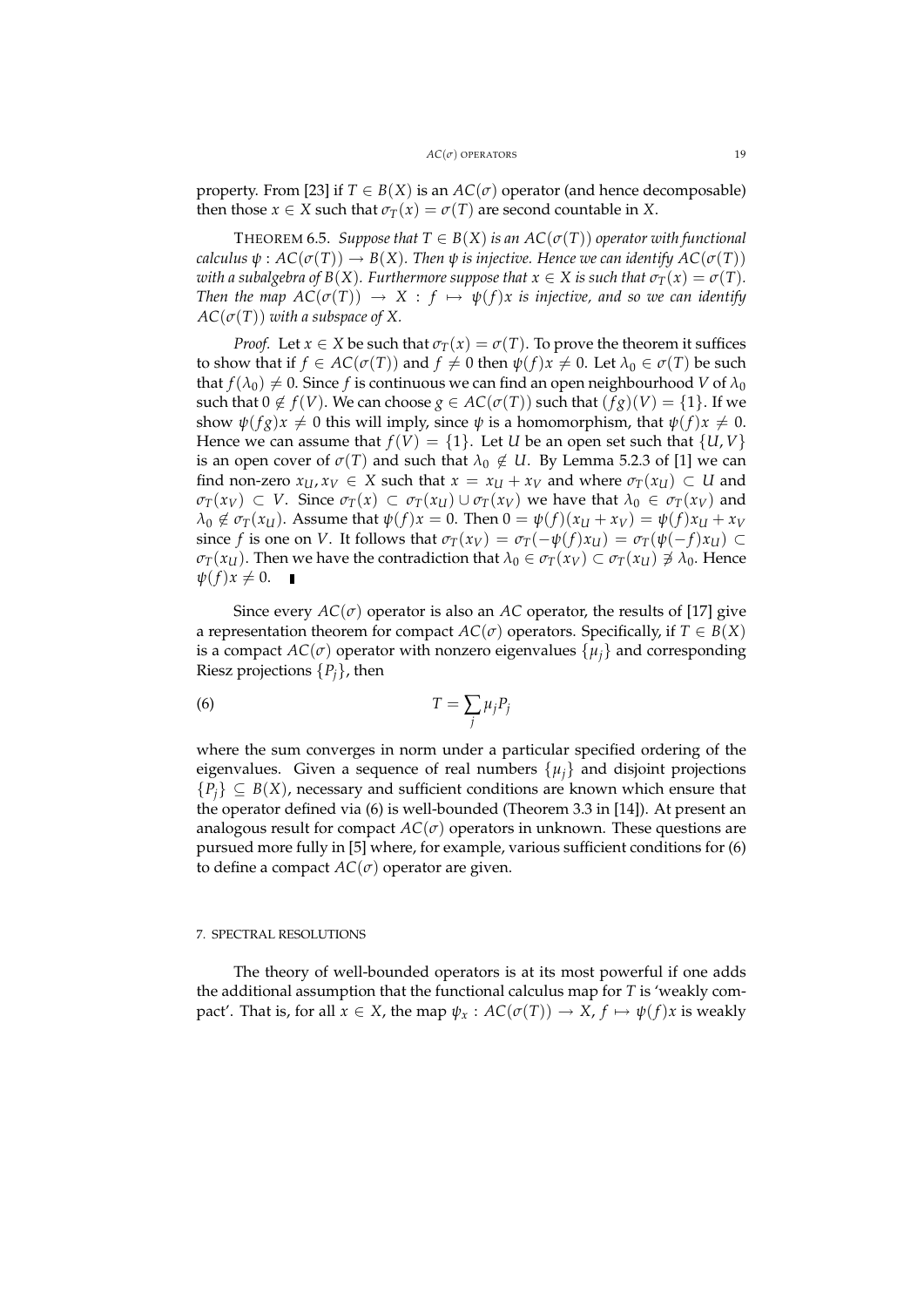compact. In this case *T* admits an integral representation with respect to a spectral family of projections  ${E(\mu)}_{\mu \in \mathbb{R}}$ . The integration theory for spectral families allows one to define

$$
f(T) = \widehat{\psi}(f) = \int_{\sigma(T)}^{\oplus} f(\mu) \, dE(\mu)
$$

for all  $f \in BV(\sigma)$  giving an extended functional calculus map. (This integral is more usually written as  $\int_J^{\oplus} f(\mu) dE(\mu)$ , where *J* is some compact interval containing  $\sigma(T)$ . We have written it in the above form to stress that the value of the integral only depends on the values of *f* on  $\sigma(T)$ .) If  $\psi$  is not weakly compact, then there may be no spectral resolution consisting of projections on *X*. A suitable family of projections on X<sup>\*</sup>, known as a decomposition of the identity, does always exist, but the theory here is much less satisfactory.

Obviously extending this theory to cover general  $AC(\sigma)$  operators with a weakly compact functional calculus is highly desirable. At present a full analogue of the well-bounded theory has not been found, but we are able to show that each such operator does admit a nice spectral resolution from which the operator may be recovered. The following definition extends the definition for well-bounded operators.

DEFINITION 7.1. Let  $T \in B(X)$  be an  $AC(\sigma)$  operator with functional calculus map  $\psi$ . Then *T* is said to be of type (B) if for all  $x \in X$ , the map  $\psi_x$ :  $AC(\sigma(T)) \rightarrow X$ ,  $f \mapsto \psi(f)x$  is weakly compact.

Obviously every  $AC(\sigma)$  operator on a reflexive Banach space is of type (B), as is every scalar-type spectral operator on a general Banach space (see [21]). The weak compactness of the functional calculus removes one of the potential complications with studying  $AC(\sigma)$  operators.

LEMMA 7.2. Let  $T \in B(X)$  have a weakly compact  $AC(\sigma)$  functional calculus. *Then it has a unique splitting*  $T = R + iS$  *where R and S are commuting type (B) well-bounded operators.*

*Proof.* Recall if we set  $R = \psi(\text{Re}(\lambda))$  and  $S = \psi(\text{Im}(\lambda))$  then *R* and *S* are commuting well-bounded operators. The  $AC(Re(\sigma(T)))$  functional calculus for *R* is given by  $f \mapsto \psi(u(f))$  and so is clearly weakly compact. Hence *R* is type (B). Similarly *S* is type (B). Uniqueness follows from Proposition 5.8.

If *T* is a well-bounded operator of type (B) with spectral family  ${E(\mu)}_{\mu \in \mathbb{R}}$ , then, for each  $\mu$ ,  $E(\mu)$  is the spectral projections for the interval  $(-\infty, \mu]$ . The natural analogue of this in the  $AC(\sigma)$  operator setting is to index the spectral resolution by half-planes. Modelling the plane as  $\mathbb{R}^2$ , each closed half-plane is specified by a unit vector  $\theta \in \mathbb{T}$  and a real number  $\mu$ :

$$
H(\theta,\mu)=\{z\in\mathbb{R}^2\,:\,z\cdot\theta\leq\mu\}.
$$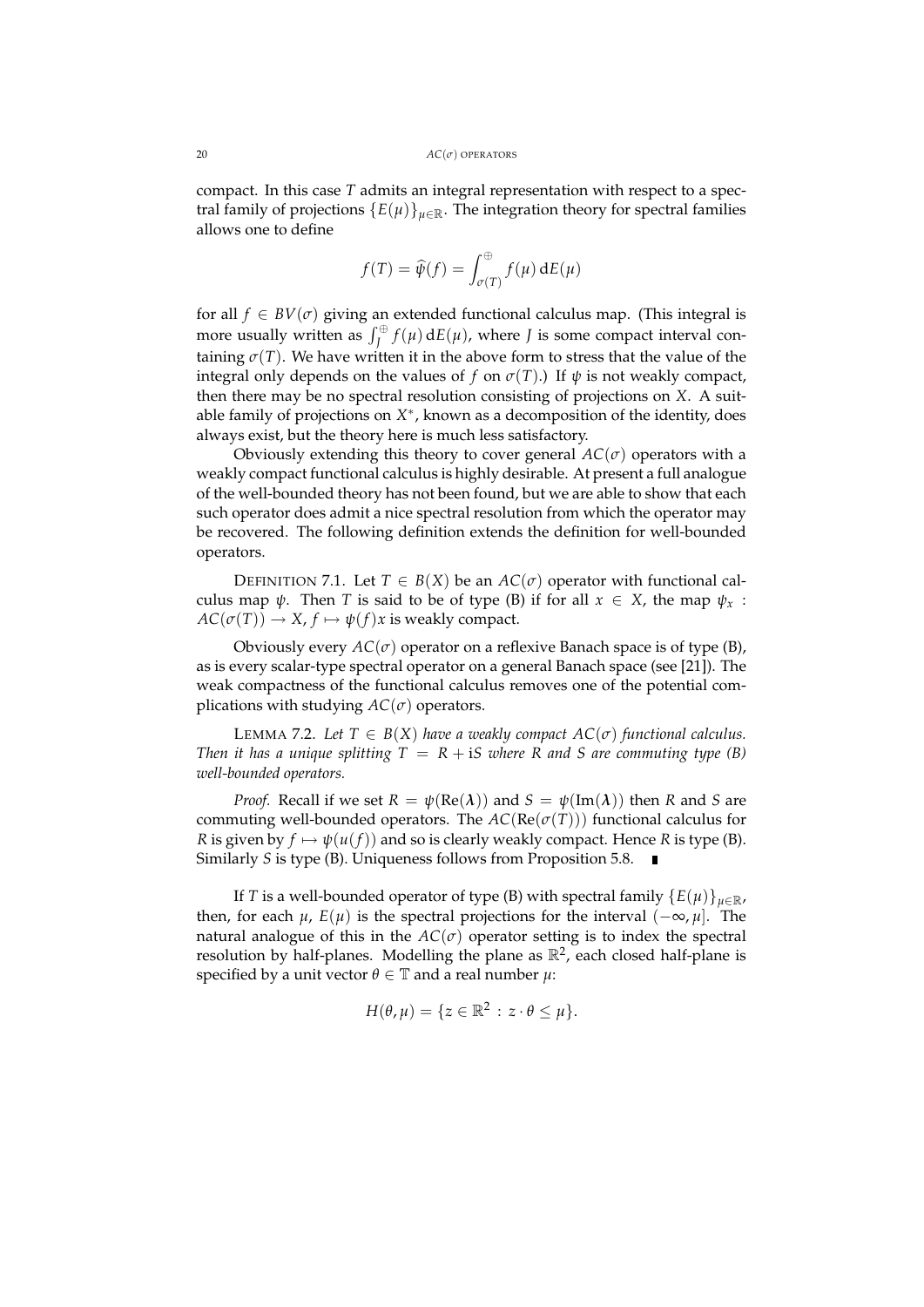Let  $H$  denote the set of all half-planes in  $\mathbb{R}^2$ . The following provisional definition contains the minimal conditions one would require of a spectral resolution for an  $AC(\sigma)$  operator.

DEFINITION 7.3. Let *X* be a Banach space. A half-plane spectral family on *X* is a family of projections  ${E(H)}_{H \in H}$  satisfying:

(i)  $E(H_1) E(H_2) = E(H_2) E(H_1)$  for all  $H_1, H_2 \in \mathcal{H}$ ;

(ii) there exists *K* such that  $||E(H)|| \le K$  for all  $H \in \mathcal{H}$ ;

(iii) for all  $\theta \in \mathbb{T}$ ,  $\{E(H(\theta, \mu))\}_{\mu \in \mathbb{R}}$  forms a spectral family of projections;

(iv) for all  $\theta \in \mathbb{T}$ , if  $\mu_1 < \mu_2$ , then  $E(H(\theta, \mu_1)) E(H(-\theta, -\mu_2)) = 0$ .

The radius of  ${E(H)}$  is the (possibly infinite) value

$$
r({E(H)})=\inf\{r: \text{ for all } \theta, E(H(\theta,\mu))=I \text{ for all } \mu>r\}.
$$

Suppose that  $\sigma \subset \mathbb{R}^2$  is a nonempty compact set. Given any unit direction vector *θ*, let *σ*<sup>*θ*</sup> = {*z* · *θ* : *z* ∈ *σ*} ⊆ ℝ. Define the subalgebra of all *AC*(*σ*) functions which only depend on the component of the argument in the direction *θ*,

 $AC_{\theta}(\sigma) = \{ f \in AC(\sigma) : \text{there exists } u \in AC(\sigma_{\theta}) \text{ such that } f(z) = u(z \cdot \theta) \}.$ 

By Proposition 3.9 and Lemma 3.10 of [3], there is a norm 1 isomorphism  $U_{\theta}$  :  $AC(\sigma_{\theta}) \rightarrow AC_{\theta}(\sigma)$ .

Let  $T \in B(X)$  be an  $AC(\sigma)$  operator of type (B), with functional calculus map  $\psi$ . The algebra homomorphism  $\psi_{\theta}: AC(\sigma_{\theta}) \to B(X)$ ,  $u \mapsto \psi(U_{\theta}u)$  is clearly bounded and weakly compact. It follows then from the spectral theorem for wellbounded operators of type (B) (see, for example, [12]) that there exists a spectral  ${\rm family}$  { $E(H(\theta, \mu))$ } $_{\mu \in \mathbb{R}}$ , with  $\Vert E(H(\theta, \mu)) \Vert \leq 2 \Vert \psi \Vert$  for all  $\mu$ . We have thus constructed a uniformly bounded family of projections  $\{E(H)\}_{H\in\mathcal{H}}$ . To show that this family is a half-plane spectral family it only remains to verify (i) and (ii).

Suppose then that  $E_1 = E(\theta_1, \mu_1)$  and  $E_2 = E(\theta_2, \mu_2)$ . For  $\mu \in \mathbb{R}$  and  $\delta > 0$ , let  $g_{\mu,\delta}:\overline{\R}\to\mathbb{R}$  be the function which is 1 on  $(-\infty,\mu]$ , is 0 on  $[\mu+\delta,\infty)$  and which is linear on  $[\mu, \mu + \delta]$ . Let  $h_{\delta} = U_{\theta_1}(g_{\mu_1,\delta})$  and  $k_{\delta} = U_{\theta_2}(g_{\mu_2,\delta})$ . The proof of the spectral theorem for well-bounded operators shows that  $E_1 = \lim_{\delta \to 0^+} \psi(h_\delta)$  and  $E_2 = \lim_{\delta \to 0^+} \psi(k_\delta)$ , where the limits are taken in the weak operator topology in *B*(*X*). Thus, if  $x \in X$  and  $x^* \in X^*$ ,

$$
\langle E_1 E_2 x, x^* \rangle = \lim_{\delta \to 0^+} \langle \psi(h_\delta) E_2 x, x^* \rangle
$$
  
\n
$$
= \lim_{\delta \to 0^+} \langle E_2 x, \psi(h_\delta)^* x^* \rangle
$$
  
\n
$$
= \lim_{\delta \to 0^+} \left( \lim_{\beta \to 0^+} \langle \psi(h_\delta) \psi(k_\beta) x, x^* \rangle \right)
$$
  
\n
$$
= \lim_{\delta \to 0^+} \left( \lim_{\beta \to 0^+} \langle \psi(k_\beta) \psi(h_\delta) x, x^* \rangle \right)
$$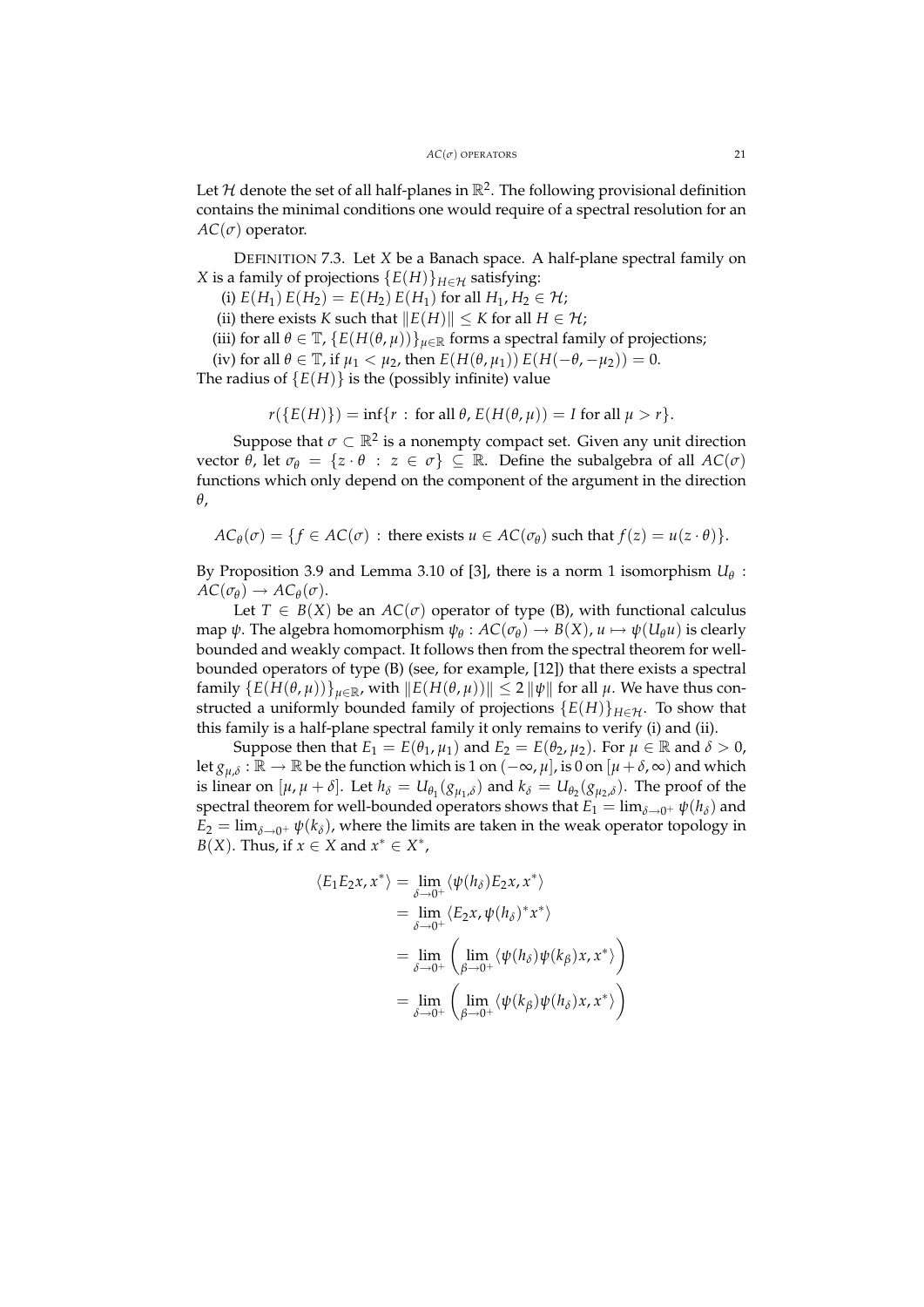22 *AC*(*σ*) OPERATORS

$$
= \lim_{\delta \to 0^+} \langle \psi(h_\delta) x, E_2^* x^* \rangle
$$
  
=  $\langle E_2 E_1 x, x^* \rangle$ 

Verifying (iv) is similar. Fix  $\theta \in \mathbb{T}$  and  $\mu_1 < \mu_2$ . Let  $E_1 = E(\theta, \mu_1)$  and  $E_2 =$  $E(-\theta,-\mu_2).$  Let  $h_\delta=U_\theta(g_{\mu_1,\delta})$  and  $k_\delta=U_{-\theta}(g_{-\mu_2,\delta})$  so that  $E_1=\lim_{\delta\to 0^+}\psi(h_\delta)$ and  $E_2 = \lim_{\delta \to 0^+} \psi(k_\delta)$ . The result follows by noting that for  $\delta$  small enough,  $h_{\delta}k_{\delta}=0.$ 

We have shown then that  ${E(H)}_{H \in H}$  is a half-plane spectral family.

For notational convenience, we shall identify the direction vector  $\theta \in \mathbb{R}^2$ with the corresponding complex number on the unit circle. Thus, for example, we identify  $(0, 1)$  with i.

For  $\theta \in \mathbb{T}$ , the spectral family  $\{E(\theta, \mu)\}_{\mu \in \mathbb{R}}$  defines a well-bounded operator of type (B)

(7) 
$$
T_{\theta} = \int_{\sigma_{\theta}} \mu \, dE(\theta, \mu).
$$

Clearly the map  $\lambda_{\theta} = z \cdot \theta$  lies in  $AC_{\theta}(\sigma) \subseteq AC(\sigma)$  and the construction of the spectral family ensures that  $\psi(\lambda_\theta) = T_\theta$ . Since  $\lambda = \theta \lambda_\theta + \mathrm{i} \theta \lambda_{\mathrm{i} \theta}$  we have that

(8) 
$$
T = \theta T_{\theta} + i\theta T_{i\theta}.
$$

In particular, using Theorem 5.5 and Theorem 5.8 we have that *T* has the unique splitting into real and imaginary parts

$$
(9) \t\t T = T_1 + i T_i.
$$

One consequence of these identities is that *T* may be recovered from the halfplane spectral family produced by the above construction.

Note that Theorem 5.5 and the fact that  $\theta^{-1}T = T_{\theta} + iT_{i\theta}$  imply that  $\sigma(T_{\theta}) =$  $\text{Re}(\sigma(\theta^{-1}T))$ . Thus, if  $r(\cdot)$  denotes the spectral radius, then  $r(T_{\theta}) \le r(\theta^{-1}T)$  = *r*(*T*).

Since there exists  $\theta \in \mathbb{T}$  for which  $r(T_{\theta}) = r(T)$ , we have the following result.

PROPOSITION 7.4. With T and 
$$
\{E(H)\}\
$$
as above,  $r(\{E(H)\}) = r(T)$ .

Note that if we define  $f_{\theta} \in AC(\sigma)$  by  $f_{\theta}(z) = z \cdot \theta$ , then  $T_{\theta} = \psi(f_{\theta}) = f_{\theta}(T)$ . In particular, if  $\omega = (1/\sqrt{2}, 1/\sqrt{2})$ , then  $f_{\omega} = (f_1 + f_i)/\sqrt{2}$ , and hence √

$$
T_{\omega} = \psi(f_{\omega}) = (T_1 + T_i) / \sqrt{2}.
$$

This proves the following proposition. Note that in general the sum of two commuting well-bounded operators need not be well-bounded.

PROPOSITION 7.5. *Let T be an AC*(*σ*) *operator of type (B), with unique splitting*  $T = R + iS$ . Then  $R + S$  is also well-bounded.

QUESTION 7.6. Suppose that *R* and *S* are commuting well-bounded operators whose sum is well-bounded. Is  $R + iS$  an  $AC(\sigma)$  operator?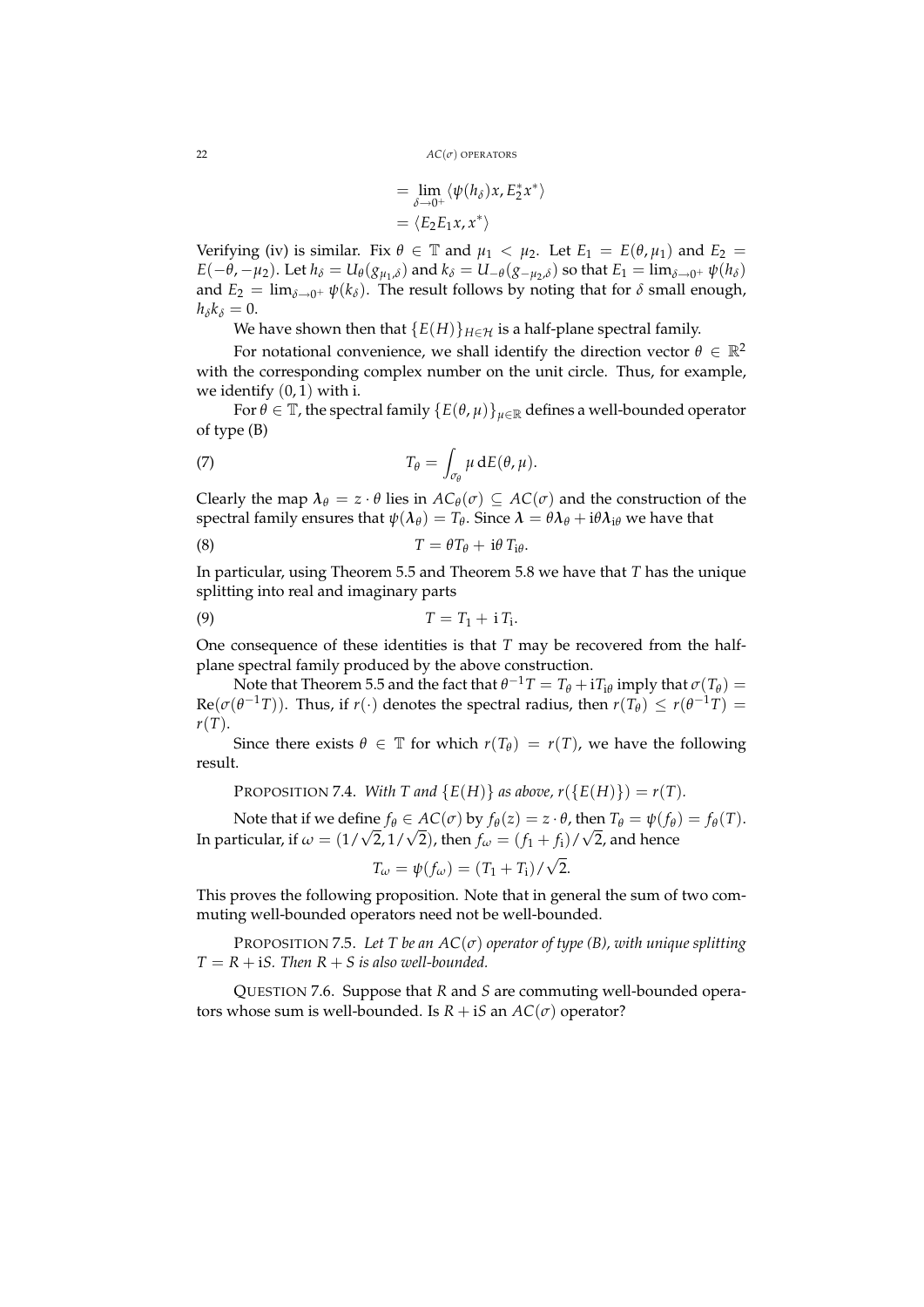It is clear that given any half-plane spectral family  ${E(H)}_{H \in H}$  with finite radius, Equation (9) defines  $T \in B(X)$  which is an AC operator in the sense of Berkson and Gillespie. It is not clear however, that *T* need be an  $AC(\sigma)$  operator. In particular, if we define  $T_\theta$  via Equation (7), then it is not known whether the identity (8) holds.

QUESTION 7.7. Is there a one-to-one correspondence between  $AC(\sigma)$  operators of type (B) and half-plane spectral families with finite radius? If not, can one refine Definition 7.3 so that such a correspondence exists?

# 8. EXTENDING THE FUNCTIONAL CALCULUS

Given a  $AC(\sigma)$  operators of type (B) its associated half-plane spectral family (as constructed above), it is natural to ask whether one can develop an integration theory which would enable the functional calculus to be extended to a larger algebra than  $AC(\sigma)$ .

The spectral family associated to a well-bounded operator *T* of type (B) allows one to associate a bounded projection with any set of the form  $\bigcup_{j=1}^n \sigma(T) \cap I_j$ , where  $I_1, \ldots, I_n$  are disjoint intervals of  $\mathbb{R}$ . Let  $\sigma = \sigma(T) \subset \mathbb{R}$  and let  $\mathcal{N}(\sigma(T))$ denote the algebra of all such sets. It is easy to check the following.

THEOREM 8.1. Let  $T \in B(X)$  be a type (B) well-bounded operator with functional *calculus*  $\psi$ *. Then there is a unique map*  $E : \mathcal{N}(\sigma(T)) \to \text{Proj}(X)$  *satisfying the following* (i)  $E(\emptyset) = 0$ ,  $E(\sigma(T)) = I$ ;

(ii)  $E(A \cap B) = E(A)E(B) = E(B)E(A)$  *for all*  $A, B \in \mathcal{N}(\sigma(T))$ *;* 

(iii)  $E(A \cup B) = E(A) + E(B) - E(A \cap B)$  *for all*  $A, B \in \mathcal{N}(\sigma(T))$ *;* 

 $f(\text{iv})$   $||E(A)||_{BV(\sigma)} \leq ||\psi|| \, ||\chi_A||_{BV(J)}$  for all  $A \in \mathcal{N}(\sigma(T))$ *;* 

(v) *if*  $S \in B(X)$  *is such that*  $TS = ST$  *then*  $E(A)S = SE(A)$  *for all*  $A \in \mathcal{N}(\sigma(T))$ *;*  $(vi)$  Range $(E(A)) = \{x \in X : \sigma_T(x) \subseteq A\}.$ 

For general  $AC(\sigma)$  operators, the natural algebra of sets is that generated by the closed half-planes. This algebra has been studied in various guises, particularly in the setting of computational geometry. The sets that can be obtained by starting with closed half-planes and applying a finite number of unions, intersections and set complements are sometimes known as Nef polygons. The set of Nef polygons in the plane,  $N$ , clearly contains all polygons, lines and points in the plane. For more information about Nef polygons, or more generally their *n*-dimensional analogues, Nef polyhedra, we refer the reader to [6], [20] or [25].

Let  $\sigma$  be a nonempty compact subset of  $\mathbb C$ . Define

$$
\mathcal{N}(\sigma) = \{ A : A = \sigma \cap P \text{ for some } P \in \mathcal{N} \}.
$$

It is clear that given an  $AC(\sigma)$  operator of type (B), one may use the half-plane spectral family constructed in Section 7 to associate a projection  $E(A) \in B(X)$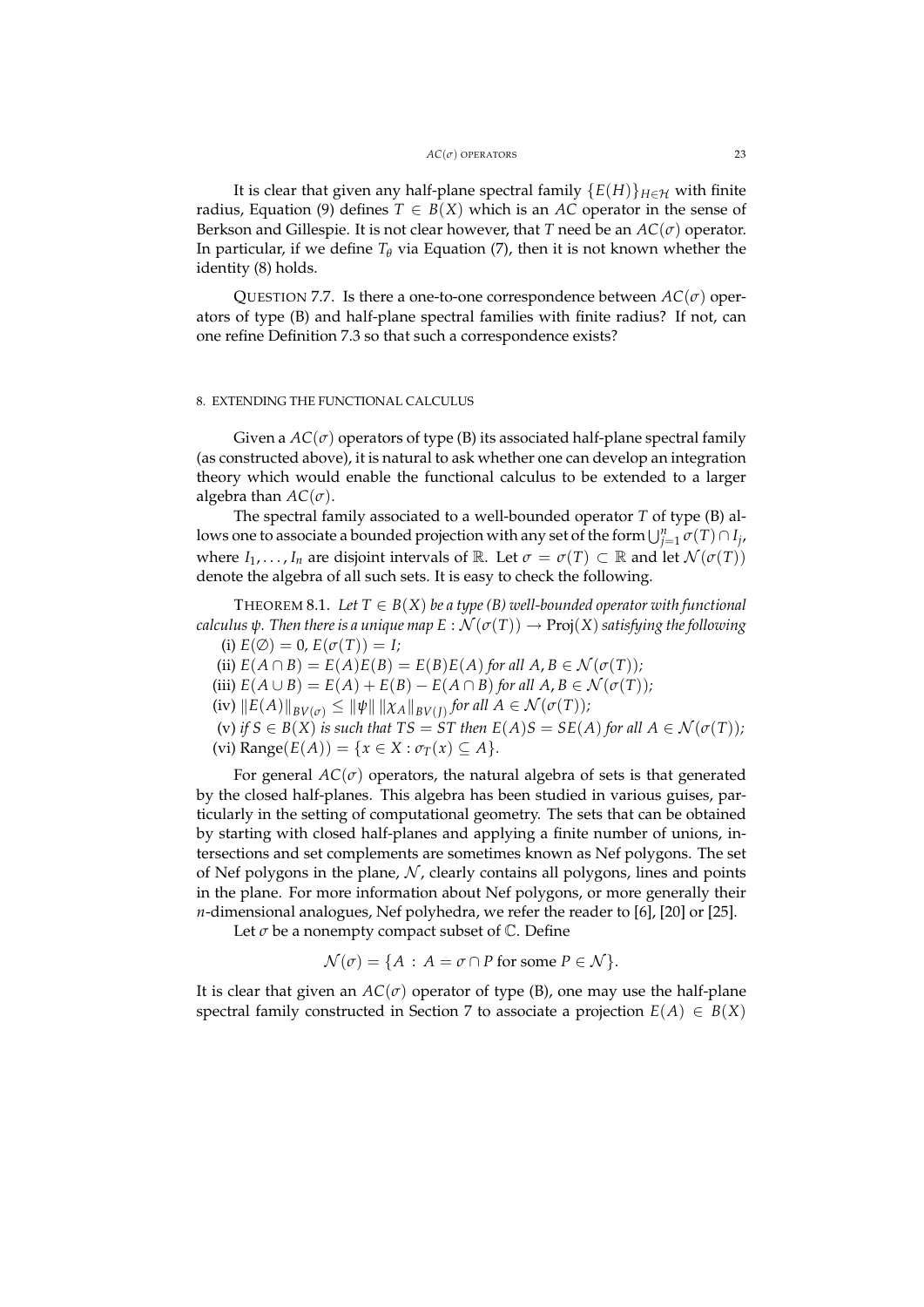with each set  $A \in \mathcal{N}(\sigma)$ . The major obstacle in developing a suitable integration theory in this setting is in providing an analogue of condition (iv) in Theorem 8.1.

Note that if  $A \in \mathcal{N}(\sigma)$ , then  $\chi_A \in BV(\sigma)$ . Rather than forming  $E(A)$  by a finite combination of algebra operations, one might try to define  $E(A)$  directly as we did when *A* was a half-plane. That is, one may try to write

$$
E(A) = WOT - \lim_{\alpha} \psi(h_{\alpha})
$$

where  $\{h_{\alpha}\}\$ is a suitable uniformly bounded net of functions in  $AC(\sigma)$  which approximates  $\chi_A$  pointwise. It is shown in [1] that if *A* is a closed polygon then this may be done but only under the bound  $||h_\alpha|| \leq V_A$ . Here  $V_A$  is a constant depending on *A*. This allows one to prove a weaker version of Theorem 8.1, with condition (iv) replaced by  $||E(A)|| \leq V_A ||\psi||$ . It remains an open question as whether one can do this with  $V_A \leq 2 ||\chi_A||$ . However, if *A* is a closed convex polygon contained in the interior of  $\sigma$ , then this is possible.

QUESTION 8.2. Does every  $AC(\sigma)$  operator of type (B) admit a  $BV(\sigma)$  functional calculus?

It might be noted in this regard that all the examples of  $AC(\sigma)$  operators of type (B) given in Section 4 do admit such a functional calculus extension.

*Acknowledgements.* We would like to thank the referee for their careful reading of the manuscript.

### **REFERENCES**

- [1] B. ASHTON, *Functions of Bounded Variation in Two Variables and AC*(*σ*) *Operators*, PhD Thesis, University of New South Wales, 2000.
- [2] B. ASHTON, Q. CHENG, I. DOUST, Some remarks on well-bounded and scalar-type decomposable operators, *Houston J. Math.*, **28**(2002), 849–864.
- [3] B. ASHTON, I. DOUST, Functions of bounded variation on compact subsets of the plane, *Studia Math.*, **169**(2005), 163–188.
- [4] B. ASHTON, I. DOUST, A comparison of algebras of functions of bounded variation, *Proc. Edin. Math. Soc.*, **49**(2006), 575–591.
- [5] B. ASHTON, I. DOUST, Compact *AC*(*σ*) operators, *Integral Equations Operator Theory*, **63**(2009), 459–472.
- [6] B. BENNETT, A. ISLI, A.G. COHN, A system handling RCC-8 queries on 2D regions representable in the closure algebra of half-planes, in *Methodology and Tools in Knowledge-Based Systems*, Lecture Notes in Computer Science 1415 (1998), pp 281–290.
- [7] E. BERKSON, I. DOUST, T.A. GILLESPIE, Properties of *AC* operators, *Acta. Sci. Math. (Szeged)*, **6**(1997), 249–271.
- [8] E. BERKSON, H.R. DOWSON, On uniquely decomposable, well-bounded operators, *Proc. London Math. Soc. (3)*, **22**(1971), 339–358.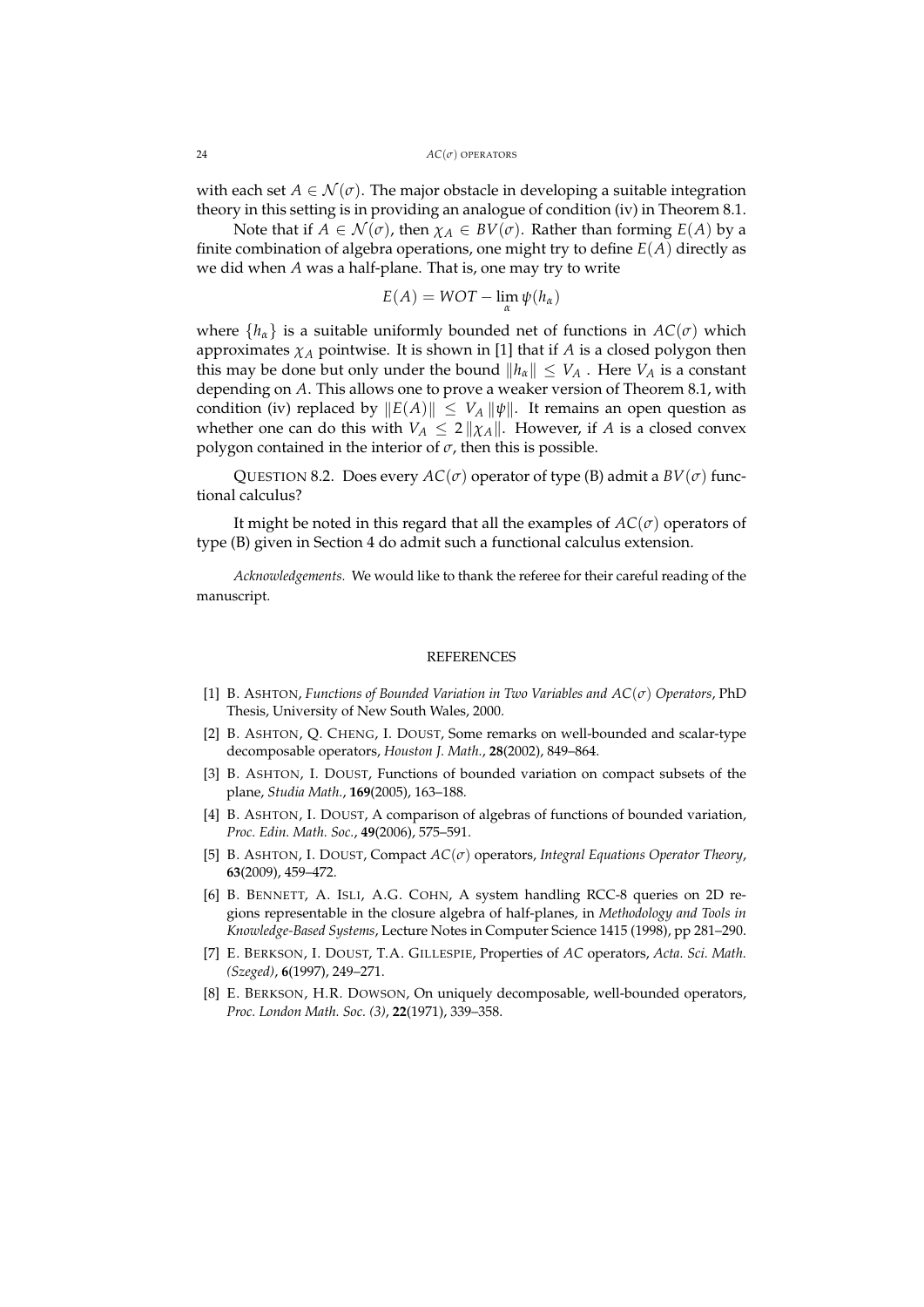- [9] E. BERKSON, T.A. GILLESPIE, Absolutely continous functions of two variables and well-bounded operators, *J. London Math. Soc. (2)*, **30**(1984), 305–321.
- [10] E. BERKSON, T.A. GILLESPIE, *AC* functions on the circle and spectral families, *J. Operator Theory*, **13**(1985) 33–47.
- [11] E. BERKSON, T.A. GILLESPIE, Fourier series criteria for operator decomposability, *Integral Equations Operator Theory*, **9**(1986) 767–789.
- [12] Q. BOZHOU, I. DOUST, The spectral theorem for well-bounded operators, *J. Austral. Math. Soc. (Series A)*, **54**(1993), 334–351.
- [13] Q. CHENG, *Well-Bounded Operators On General Banach Spaces*, PhD Thesis, Murdoch University, 1998.
- [14] Q. CHENG, I. DOUST, Compact well-bounded operators, *Glasg. Math. J.*, **43**(2001), 467–475.
- [15] I. COLOJOARĂ, C. FOIAȘ, Quasi-nilpotent equivalence of not necessarily commuting operators, *J. Math. Mech.*, **15**(1966), 521–540.
- [16] I. COLOJOARĂ, C. FOIAŞ, *Theory Of Generalized Spectral Operators*, Gordon and Breach, New York-London-Paris 1968.
- [17] I. DOUST, B.L. WALDEN, Compact *AC*-operators, *Studia Math.*, **117**(1996), 275–287.
- [18] H.R. DOWSON, *Spectral Theory Of Linear Operators*, Academic Press, London-New York 1978.
- [19] N. DUNFORD, Spectral theory II. Resolutions of the identity, *Pacific J. Math.*, **2**(1952), 559–614.
- [20] P. HACHENBERGER, L. KETTNER, K. MEHLHORN, Boolean operations on 3D selective Nef complexes: data structure, algorithms, optimized implementation and experiments, *Comput. Geom.*, **38**(2007), 64–99.
- [21] I. KLUVÁNEK, Characterization of scalar-type spectral operators, *Arch. Math. (Brno)*, **2**(1966), 153–156.
- [22] K.B. LAURSEN, M.M. NEUMANN, *An introduction to local spectral theory*, London Math. Soc. Monogr. (N.S), vol. 20. The Clarendon Press, Oxford Univ. Press, New York 2000.
- [23] K.B. LAURSEN, P. VRBOVÁ, Some remarks on the surjectivity spectrum of linear operators, *Czechoslovak Math. J.*, **39(114)**(1989), 730–739.
- [24] P. MANKIEWICZ, N. TOMCZAK-JAEGERMANN, Quotients of finite-dimensional Banach spaces; random phenomena, in *Handbook of the geometry of Banach spaces, Vol. 2*, North-Holland, Amsterdam 2003, pp. 1201–1246.
- [25] W. NEF, *Beiträge zur Theorie der Polyeder. Mit Anwendungen in der Computergraphik*, Beiträge zur Mathematik, Informatik und Nachrichtentechnik, Band 1, Herbert Lang, Bern 1978.
- [26] A.G. SISKAKIS, Semigroups of composition operators on spaces of analytic functions, a review, in *Studies on composition operators (Laramie, WY, 1996)*, Contemp. Math., 213, Amer. Math. Soc., Providence, RI, 1998, pp. 229–252.
- [27] D.R. SMART, Conditionally convergent spectral expansions, *J. Austral. Math. Soc.*, **1**(1960), 319–333.